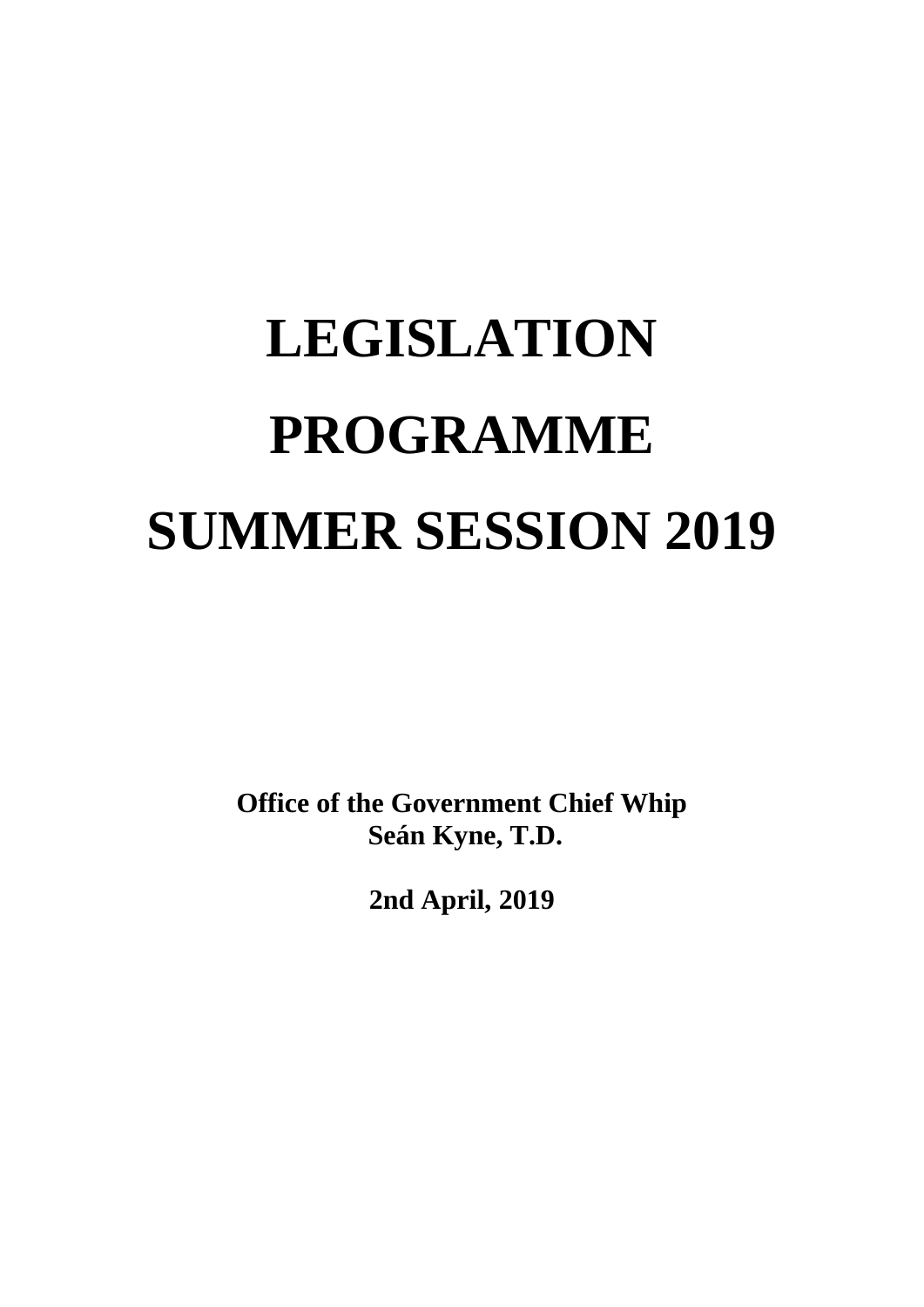## The Legislation Programme is broken down into the following listings:

- \* Priority Legislation for Publication This Session **(30)**
- \* Bills that are expected to undergo Pre-Legislative Scrutiny (PLS) This Session **(22)**
- \* All Other Legislation **(72)**
- \* Bills currently on the Dáil and Seanad Order Paper **(31)**
- \* Bills which were enacted since the Government came to office on 6th May 2016 **(112)**
- \* Bills which were published since the Government came to office on 6th May 2016  **(115)**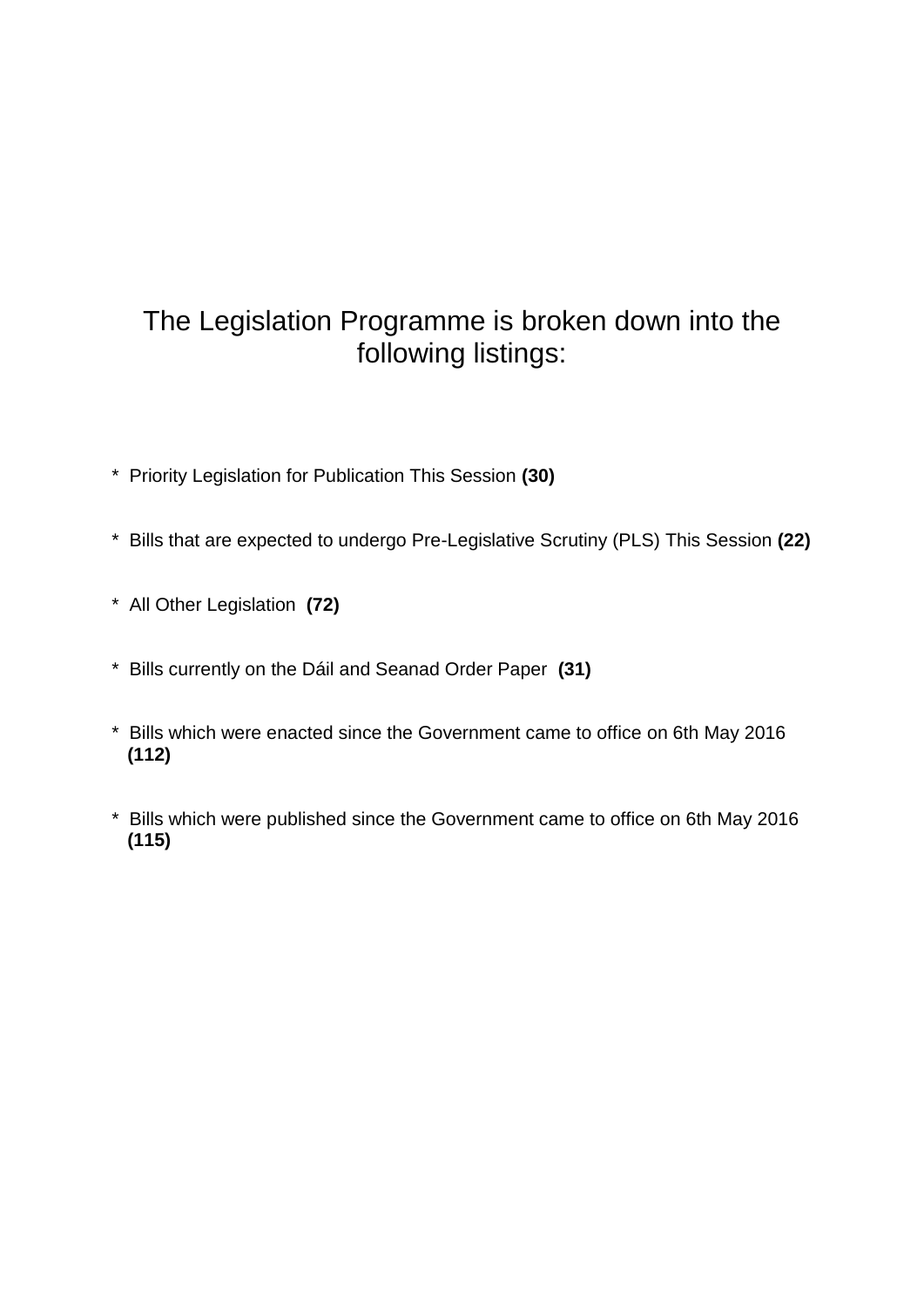| <b>Priority Legislation for Publication</b><br><b>Summer Session 2019</b>                                       |                                                                                                                                                                                                                                                                                                                                                                                                                                                                     |                                                                                     |
|-----------------------------------------------------------------------------------------------------------------|---------------------------------------------------------------------------------------------------------------------------------------------------------------------------------------------------------------------------------------------------------------------------------------------------------------------------------------------------------------------------------------------------------------------------------------------------------------------|-------------------------------------------------------------------------------------|
| <b>Title of Bill</b>                                                                                            | <b>Purpose of Bill</b>                                                                                                                                                                                                                                                                                                                                                                                                                                              | <b>Status of Bill</b>                                                               |
| <b>Business, Enterprise &amp; Innovation</b>                                                                    |                                                                                                                                                                                                                                                                                                                                                                                                                                                                     |                                                                                     |
| <b>Companies (Corporate</b><br><b>Enforcement Authority) Bill</b>                                               | To establish the Office of the Director of Corporate<br>Enforcement as a stand-alone agency with a<br>commission structure, to be called the Corporate<br><b>Enforcement Authority</b>                                                                                                                                                                                                                                                                              | Heads approved 4th<br>December 2018, PLS has<br>commenced                           |
| <b>Industrial Development</b><br>(Miscellaneous Provisions)<br>Bill                                             | To provide that IDA would be permitted to establish<br>and participate in partnership arrangements, and to<br>borrow funds as a partner, with the sole purpose of<br>developing critical industrial and commercial property<br>in regional locations                                                                                                                                                                                                                | Heads approved 5th July<br>2018, PLS has taken place                                |
| <b>Children and Youth Affairs</b>                                                                               |                                                                                                                                                                                                                                                                                                                                                                                                                                                                     |                                                                                     |
| <b>Child Care (Amendment)</b><br>Bill                                                                           | To provide for reform of existing ad hoc Guardian ad<br>litem arrangements in child care proceedings                                                                                                                                                                                                                                                                                                                                                                | Heads approved 17th<br>January 2017 & 20th<br>February 2018, PLS has<br>taken place |
|                                                                                                                 | <b>Communications, Climate Action and Environment</b>                                                                                                                                                                                                                                                                                                                                                                                                               |                                                                                     |
| Bill                                                                                                            | Broadcasting (Amendment) To amend the Broadcasting Act 2009                                                                                                                                                                                                                                                                                                                                                                                                         | Heads approved 9th May<br>2017, PLS has taken place                                 |
| National Broadband Plan<br><b>Bill</b>                                                                          | To provide statutory powers in relation to the National<br><b>Broadband Plan</b>                                                                                                                                                                                                                                                                                                                                                                                    | Heads approved 24th July<br>2018, PLS still to be<br>determined                     |
| <b>National Oil Reserves</b><br>Agency (Amendment) and<br>provision of Central<br><b>Treasury Services Bill</b> | To amend the NORA Act 2007 to provide for the<br>payment of surplus NORA levy funds to the Exchequer Heads approved on 27th<br>to be used for Climate Action purposes and to make<br>technical changes to the operation and administration<br>of the Biofuels Obligation Scheme and to amend the<br>NTMA Act 2000 to include NORA and Irish Water<br>among the statutory bodies to whom the NTMA may<br>provide treasury services, including loands and<br>deposits | November 2018, PLS still<br>to be determined                                        |
| <b>Culture, Heritage &amp; the Gaeltacht</b>                                                                    |                                                                                                                                                                                                                                                                                                                                                                                                                                                                     |                                                                                     |
| <b>Official Languages</b><br>(Amendment) Bill                                                                   | To amend the Official Languages Act 2003 and<br>introduce a statutory plan for the provision of services<br>in the Irish language and for the recruitment of Irish<br>speakers and to replace the existing language scheme<br>regime with new sectoral language standards                                                                                                                                                                                           | Heads approved 30th May<br>2017, PLS has taken place                                |
| <u>Defence</u>                                                                                                  |                                                                                                                                                                                                                                                                                                                                                                                                                                                                     |                                                                                     |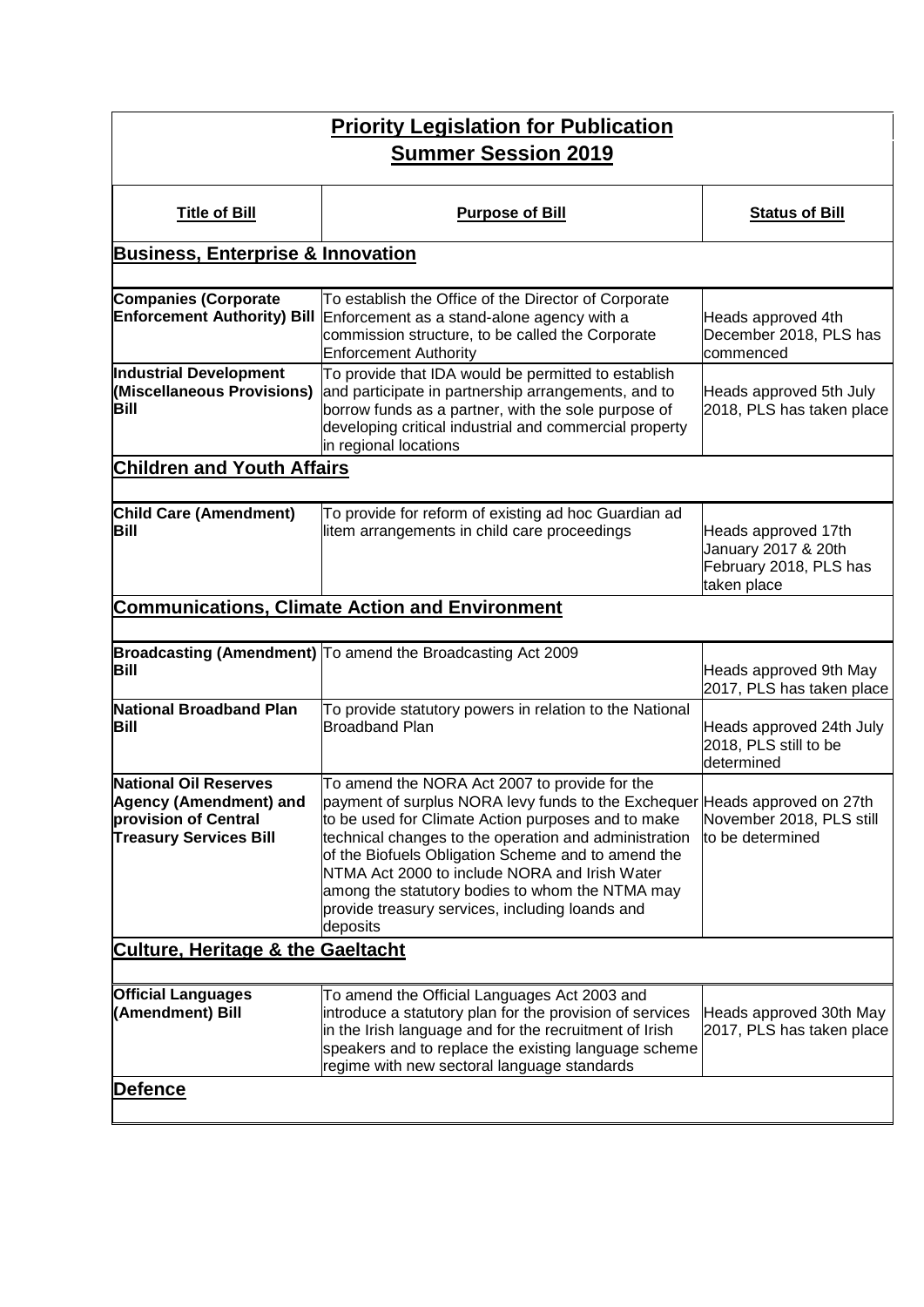| <b>Priority Legislation for Publication</b><br><b>Summer Session 2019</b>                                                               |                                                                                                                                                                                                                                                                                                                                                                                  |                                                                                         |  |
|-----------------------------------------------------------------------------------------------------------------------------------------|----------------------------------------------------------------------------------------------------------------------------------------------------------------------------------------------------------------------------------------------------------------------------------------------------------------------------------------------------------------------------------|-----------------------------------------------------------------------------------------|--|
| <b>Title of Bill</b>                                                                                                                    | <b>Purpose of Bill</b>                                                                                                                                                                                                                                                                                                                                                           | <b>Status of Bill</b>                                                                   |  |
| Defence Forces (Evidence)<br>Bill                                                                                                       | To provide for members of the Military Police to take<br>and use DNA and other forensic samples for the<br>purposes of their investigations, particularly outside<br>the jurisdiction when Defence Force personnel are<br>deployed overseas.                                                                                                                                     | Heads approved on 24<br>February 2015, Committee<br>decided that PLS is not<br>required |  |
| <b>Education and Skills</b>                                                                                                             |                                                                                                                                                                                                                                                                                                                                                                                  |                                                                                         |  |
| <b>Education (Parent and</b><br><b>Student Charter) Bill</b>                                                                            | To provide for a Student and Parent Charter in every<br>school                                                                                                                                                                                                                                                                                                                   | Heads approved 11th<br>October 2016 & 23rd<br>January 2018, PLS has<br>taken place      |  |
| <b>Employment Affairs &amp; Social Protection</b>                                                                                       |                                                                                                                                                                                                                                                                                                                                                                                  |                                                                                         |  |
| <b>Social Welfare and</b><br><b>Pensions Bill</b>                                                                                       | To implement the provisions announced in Budget<br>2019 to extend jobseekers benefit to the self employed Heads expected shortly<br>along with a range of other amendments to the Social<br>Welfare Consolidation Act 2005 and the Pensions Act<br>1990                                                                                                                          |                                                                                         |  |
| <b>Finance</b>                                                                                                                          |                                                                                                                                                                                                                                                                                                                                                                                  |                                                                                         |  |
| <b>Finance (Tax Appeals)</b><br>(Amendment) Bill                                                                                        | To provide for a Chairperson of the Tax Appeals<br>Commission as well as other administrative<br>amendments                                                                                                                                                                                                                                                                      | Heads approved 19th<br>February 2019, PLS still to<br>be determined                     |  |
| <b>Investment Limited</b><br><b>Partnership and Irish</b><br><b>Collective Asset-</b><br><b>Imanagement Vehicle</b><br>(Amendment) Bill | To support the development of the private equity fund<br>industry by making Ireland a more attractive domicile<br>for such funds. This objective has also been included<br>in the IFS 2020 Action Plans 2016, 2017 and 2018<br>which commit to developing amendments to the<br>Investment Limited Partnership Act 1994 to make the<br>structure more attractive to fund managers | Heads approved 18th July<br>2017, Committee decided<br>that PLS is not required         |  |
| <b>Foreign Affairs and Trade</b>                                                                                                        |                                                                                                                                                                                                                                                                                                                                                                                  |                                                                                         |  |
| <b>Prohibition of Nuclear</b><br><b>Weapons Bill</b>                                                                                    | To enable Ireland to become a State Party to the 2017<br>Treaty on the Prohibition of Nuclear Weapons, which<br>was adopted by 122 States at the United Nations on 7<br><b>July 2017</b>                                                                                                                                                                                         | Heads approved 5th July<br>2018, Committee decided<br>that PLS is not required          |  |
| <b>Health</b>                                                                                                                           |                                                                                                                                                                                                                                                                                                                                                                                  |                                                                                         |  |
|                                                                                                                                         | CervicalCheck Tribunal Bill  To determine the issue of liability in CervicalCheck<br>cases and in particular in respect of the reading of<br>smears                                                                                                                                                                                                                              | Work is underway                                                                        |  |
| <b>Health (Amendment) Bill</b>                                                                                                          | To amend the Health Act 2004 to provide for additional<br>performance framework arrangements for the HSE                                                                                                                                                                                                                                                                         |                                                                                         |  |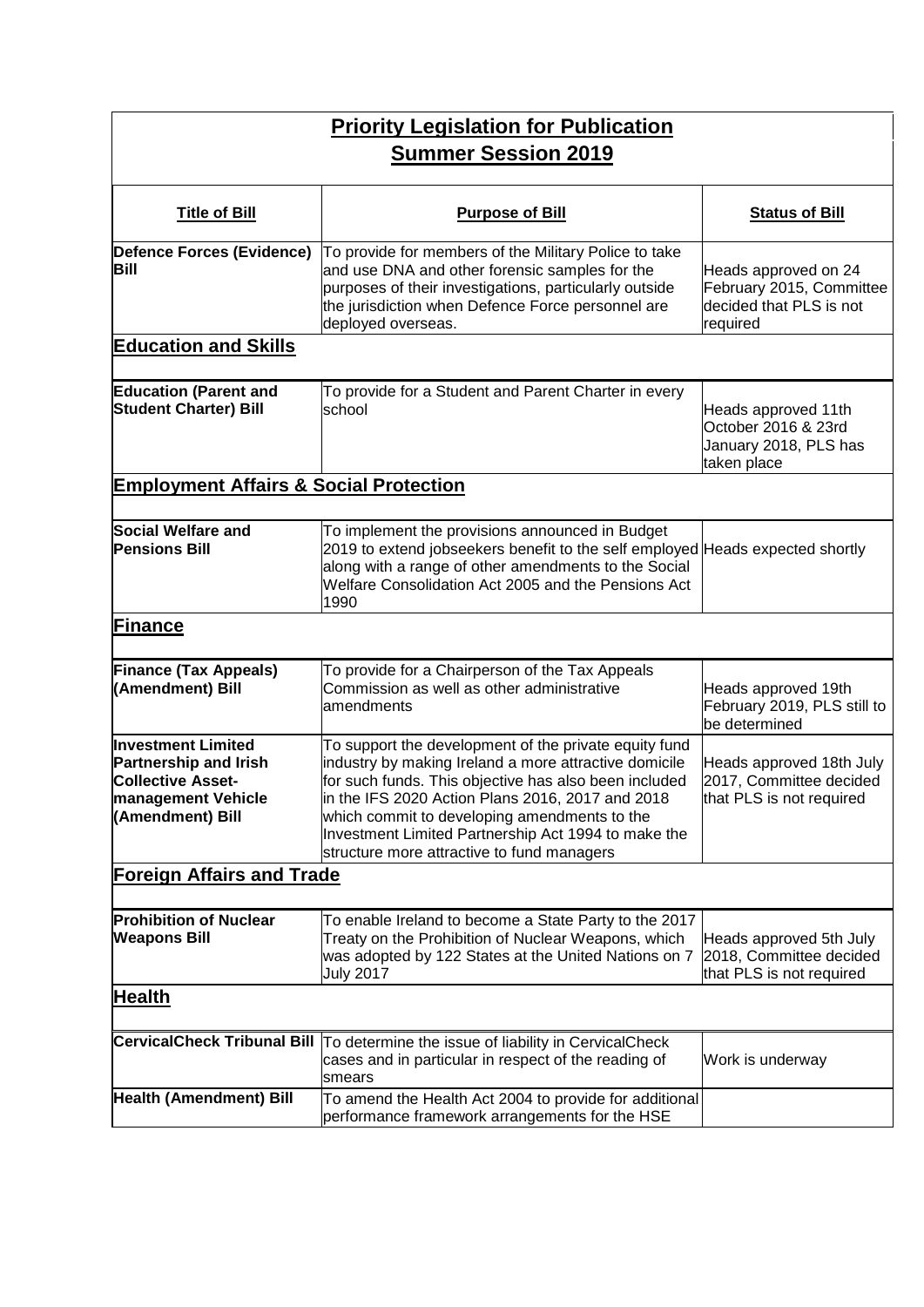| <b>Priority Legislation for Publication</b><br><b>Summer Session 2019</b>                                                                          |                                                                                                                                                                                                                                                                   |                                                                                                   |
|----------------------------------------------------------------------------------------------------------------------------------------------------|-------------------------------------------------------------------------------------------------------------------------------------------------------------------------------------------------------------------------------------------------------------------|---------------------------------------------------------------------------------------------------|
| <b>Title of Bill</b>                                                                                                                               | <b>Purpose of Bill</b>                                                                                                                                                                                                                                            | <b>Status of Bill</b>                                                                             |
| <b>Patient Safety Bill</b>                                                                                                                         | To provide for mandatory open disclosure of patient<br>safety incidents, to include mandatory external<br>notification of patient safety incidents, clinical audit and 2018, PLS has taken place<br>to extend HIQA's remit to private hospitals                   | Heads approved 5th July                                                                           |
| <b>Housing, Planning and Local Government</b>                                                                                                      |                                                                                                                                                                                                                                                                   |                                                                                                   |
| <b>Amendment of the</b><br><b>Constitution (Extending the Presidential Elections</b><br><b>Franchise at Presidential</b><br><b>Elections) Bill</b> | To amend the Constitution to extend the franchise at                                                                                                                                                                                                              | Heads in preparation                                                                              |
| <b>Housing (Regulation of</b><br><b>Approved Housing Bodies)</b><br><b>Bill</b>                                                                    | To provide for statutory regulation of Approved<br>Housing Bodies, through an independent Regulator                                                                                                                                                               | Heads approved in<br>September 2015, PLS has<br>taken place                                       |
| <b>Land Development Agency</b><br><b>Bill</b>                                                                                                      | To establish the Land Development Agency on a<br>primary legislative footing                                                                                                                                                                                      | Heads approved on 18th<br>December 2018, PLS still<br>to be determined                            |
| Microbeads Bill                                                                                                                                    | To prohibit the manufacture, sale, supply, import or<br>export of certain products containing plastic<br>microbeads                                                                                                                                               | Heads approved on 16th<br>October 2018, PLS has<br>taken place                                    |
| <b>Justice and Equality</b>                                                                                                                        |                                                                                                                                                                                                                                                                   |                                                                                                   |
| <b>Communications</b><br>(Retention of Data) Bill                                                                                                  | To revise and replace the Communications (Retention<br>of Data) Act 2011 in light of European Court of Justice<br>judgments                                                                                                                                       | Heads approved 10th<br>February 2015 & 3rd<br>October 2017. PLS has<br>taken place                |
| <b>Criminal Justice</b><br><b>Bill</b>                                                                                                             | To provide for measures relating to the taking of<br>(International Co-operation) evidence to enhance co-operation with historical,<br>troubles-related Coroners' inquests and other historical November 2017, 15th May<br>inquiry mechanisms in Northern Ireland | Heads approved 21st<br>2018 & 5th February 2019,<br>Committee decided that<br>PLS is not required |
| <b>Criminal Justice (Money</b><br><b>Laundering &amp; Terrorist</b><br><b>Financing) (Amendment)</b><br><b>Bill</b>                                | To transpose the 5th EU Money Laundering Directive                                                                                                                                                                                                                | Heads approved 3rd<br>January 2019, PLS still to<br>be determined                                 |
| <b>Criminal Justice (Mutual</b><br><b>Recognition of Decisions</b><br>on Supervision Measures)<br><b>Bill</b>                                      | To give effect to the Council Framework Decision<br>2009/829/JHA on the application, between Member<br>States of the European Union, of the principle of<br>mutual recognition to decisions on supervision<br>measures as an alternative to provisional detention | Heads approved on 3rd<br>June 2014, Committee<br>decided that PLS is not<br>required              |
| <b>Criminal Justice Bill</b>                                                                                                                       | To transpose EU Directive 2017/1371 on the fight<br>against fraud to the Union's financial interests by<br>means of criminal law                                                                                                                                  | Heads approved 23rd<br>October 2018, Committee<br>decided that PLS is not<br>required             |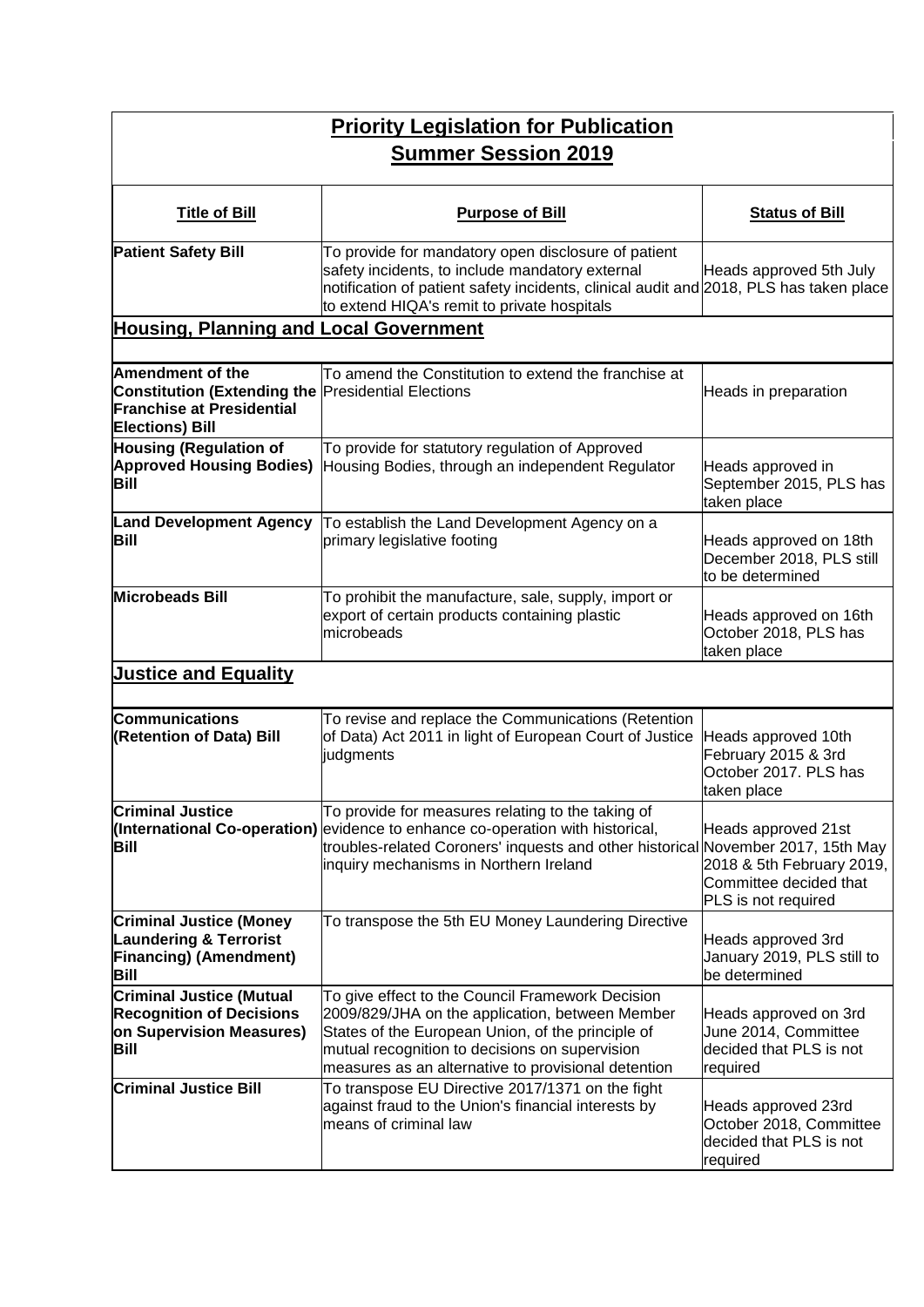| <b>Priority Legislation for Publication</b><br><b>Summer Session 2019</b>                           |                                                                                                                                                                                                                                              |                                                                                          |
|-----------------------------------------------------------------------------------------------------|----------------------------------------------------------------------------------------------------------------------------------------------------------------------------------------------------------------------------------------------|------------------------------------------------------------------------------------------|
| <b>Title of Bill</b>                                                                                | <b>Purpose of Bill</b>                                                                                                                                                                                                                       | <b>Status of Bill</b>                                                                    |
| <b>Criminal Records</b><br>(Exchange of Information)<br>Bill                                        | To implement 2 EU Council Decisions that provide for<br>exchange of criminal records information between EU<br>member states                                                                                                                 | Heads approved,<br>Committee decided that<br>PLS is not required                         |
| <b>Gender Pay Gap</b><br><b>Information Bill</b>                                                    | To establish a mandatory reporting obligation on<br>companies to report on gender pay differences in their<br>companies                                                                                                                      | Heads approved on 26th<br>June 2018, PLS has taken<br>place                              |
| Redress for Women<br><b>Resident in Certain</b><br><b>Institutions (Amendment)</b><br><b>Bill</b>   | To apply the Magdalen Redress Scheme to women<br>who worked in the institutions covered by the scheme<br>while residing in certain adjoining institutions                                                                                    | Heads approved on 7th<br>November 2018,<br>Committee decided that<br>PLS is not required |
| <b>Repeal of Offence of</b><br><b>Publication or Utterance of</b><br><b>Blasphemous Matter Bill</b> | To give effect to the outcome of the Referendum to<br>remove the reference to blasphemy from the<br>Constitution                                                                                                                             | Heads approved 18th<br>December 2018,<br>Committee decided that<br>PLS is not required   |
| <b>Public Expenditure and Reform</b>                                                                |                                                                                                                                                                                                                                              |                                                                                          |
| <b>Civil Service Regulation</b><br>(Amendment) Bill                                                 | To amend the Civil Service Regulation Acts 1956 to<br>2005 and the Public Service Management Act 1997 to<br>allow for greater devolution of management and<br>disciplinary functions, up to and including dismissal, in<br>the Civil Service | Heads approved 11th April<br>2018, PLS has taken place                                   |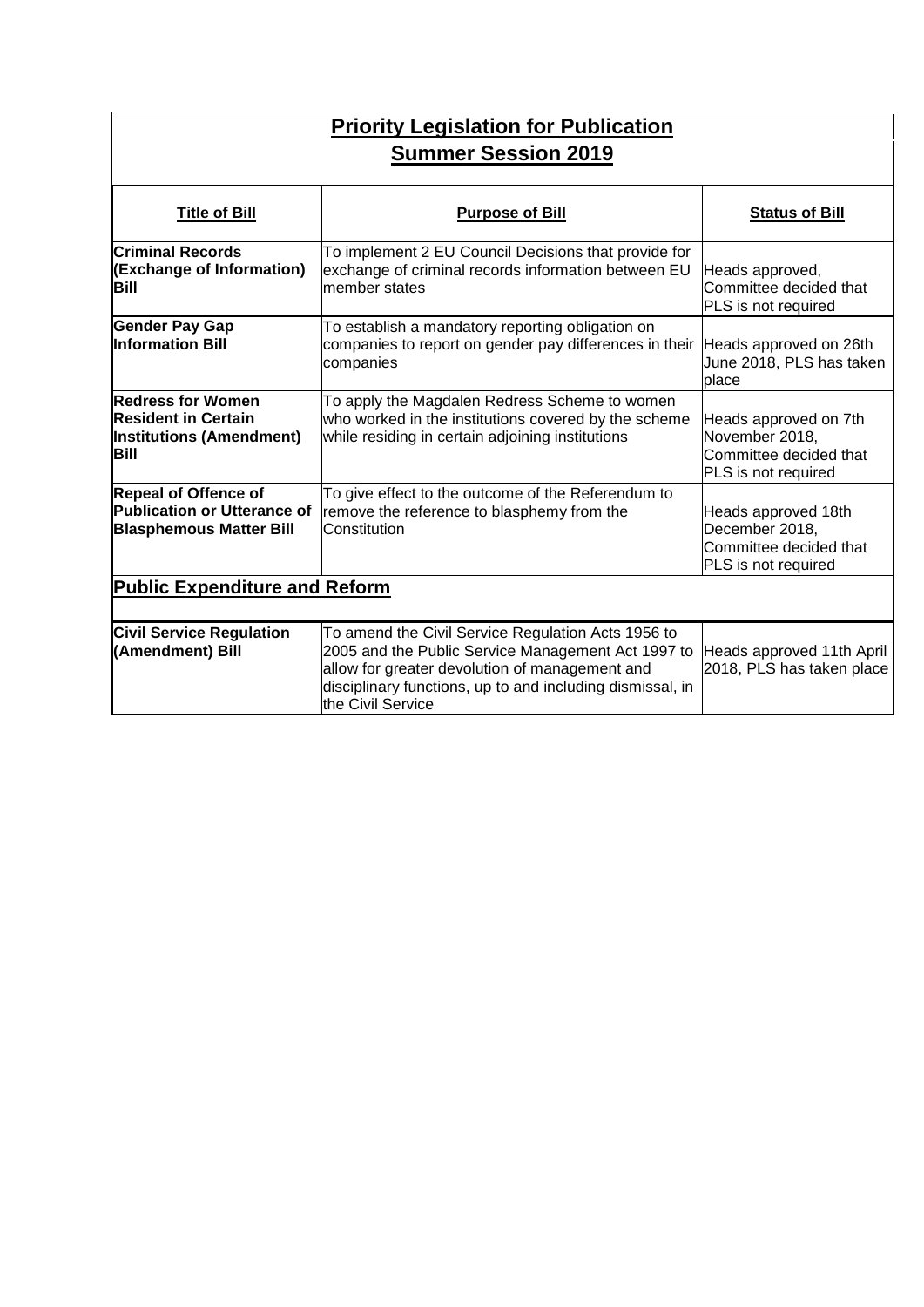| <b>Bills that are expected to undergo Pre-Legislative Scrutiny</b><br><b>Summer Session 2019</b>      |                                                                                                                                                                                                                                                                                                                                                                                                                                                                     |                                                                 |
|-------------------------------------------------------------------------------------------------------|---------------------------------------------------------------------------------------------------------------------------------------------------------------------------------------------------------------------------------------------------------------------------------------------------------------------------------------------------------------------------------------------------------------------------------------------------------------------|-----------------------------------------------------------------|
|                                                                                                       |                                                                                                                                                                                                                                                                                                                                                                                                                                                                     |                                                                 |
| <b>Title of Bill</b>                                                                                  | <b>Purpose of Bill</b>                                                                                                                                                                                                                                                                                                                                                                                                                                              | <b>Status of Bill</b>                                           |
| <b>Agriculture Food and the Marine</b>                                                                |                                                                                                                                                                                                                                                                                                                                                                                                                                                                     |                                                                 |
| <b>Sea Fisheries and Maritime</b><br><b>Jurisdiction (Amendment) Bill</b>                             | To provide for the EU points system for serious fishery<br>infringements of the Common Fisheries Policy as<br>required by Council Regulation 1224/2009, to resolve<br>some typographical errors in the Act of 2006 and<br>introduce other miscellaneous and technical<br>amendments                                                                                                                                                                                 | Heads are currently in<br>preparation                           |
| <b>Business, Enterprise &amp; Innovation</b>                                                          |                                                                                                                                                                                                                                                                                                                                                                                                                                                                     |                                                                 |
| <b>Authority) Bill</b>                                                                                | Companies (Corporate Enforcement   To establish the Office of the Director of Corporate<br>Enforcement as a stand-alone agency with a<br>commission structure, to be called the Corporate<br><b>Enforcement Authority</b>                                                                                                                                                                                                                                           | Heads approved 4th<br>December 2018, PLS<br>has commenced       |
| <b>Communications, Climate Action and Environment</b>                                                 |                                                                                                                                                                                                                                                                                                                                                                                                                                                                     |                                                                 |
| National Broadband Plan Bill                                                                          | To provide statutory powers in relation to the National<br>Broadband Plan                                                                                                                                                                                                                                                                                                                                                                                           | Heads approved 24th<br>July 2018, PLS still to be<br>determined |
| National Oil Reserves Agency<br>(Amendment) and provision of<br><b>Central Treasury Services Bill</b> | To amend the NORA Act 2007 to provide for the<br>payment of surplus NORA levy funds to the Exchequer Heads approved on 27th<br>to be used for Climate Action purposes and to make<br>technical changes to the operation and administration<br>of the Biofuels Obligation Scheme and to amend the<br>NTMA Act 2000 to include NORA and Irish Water<br>among the statutory bodies to whom the NTMA may<br>provide treasury services, including loands and<br>deposits | November 2018, PLS still<br>to be determined                    |
| <b>Culture, Heritage &amp; the Gaeltacht</b>                                                          |                                                                                                                                                                                                                                                                                                                                                                                                                                                                     |                                                                 |
| <b>Monuments and Archaeological</b><br><b>Heritage Bill</b>                                           | To replace in revised form all the existing National<br>Monuments Acts 1930 to 2014 and provide a<br>strengthened and modernised framework for the<br>protection of monuments and archaeological objects                                                                                                                                                                                                                                                            | Heads approved, PLS<br>still to be determined                   |
| <b>Employment Affairs &amp; Social Protection</b>                                                     |                                                                                                                                                                                                                                                                                                                                                                                                                                                                     |                                                                 |
| <b>Social Welfare and Pensions Bill</b>                                                               | To implement the provisions announced in Budget<br>2019 to extend jobseekers benefit to the self employed Heads expected shortly<br>along with a range of other amendments to the Social<br>Welfare Consolidation Act 2005 and the Pensions Act<br>1990                                                                                                                                                                                                             |                                                                 |
| <b>Finance</b>                                                                                        |                                                                                                                                                                                                                                                                                                                                                                                                                                                                     |                                                                 |
| <b>Central Bank (Amendment) Bill</b>                                                                  | To amend the Central Bank Acts to provide for various<br>issues of enforcement and accountability                                                                                                                                                                                                                                                                                                                                                                   | Work is underway                                                |
| <b>European Stability Mechanism</b><br>(Amendment) Bill                                               | To give effect to amendments of the ESM Treaty                                                                                                                                                                                                                                                                                                                                                                                                                      | Work is underway                                                |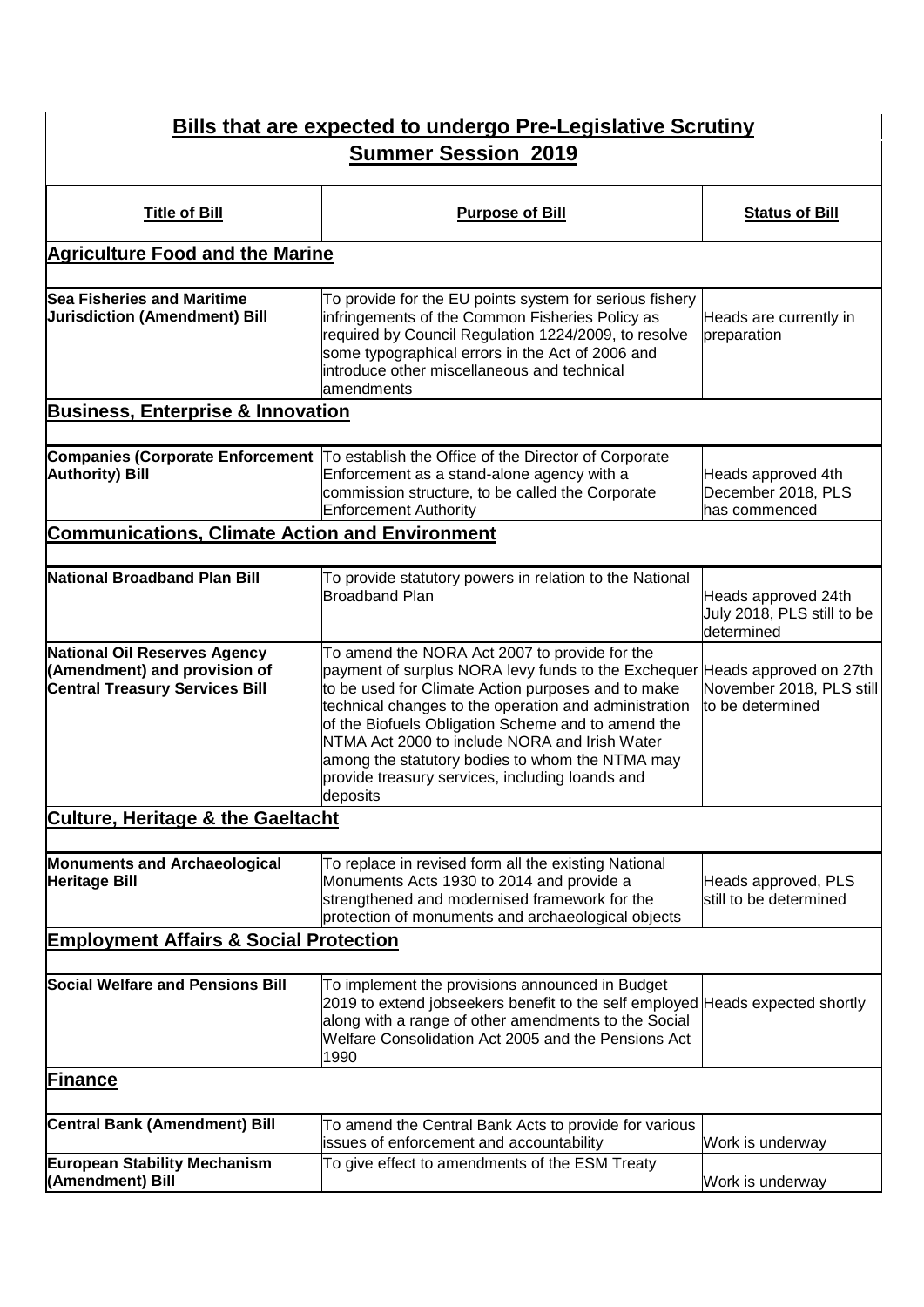| <b>Bills that are expected to undergo Pre-Legislative Scrutiny</b>                                                |                                                                                                                                                                                                                                                               |                                                                        |
|-------------------------------------------------------------------------------------------------------------------|---------------------------------------------------------------------------------------------------------------------------------------------------------------------------------------------------------------------------------------------------------------|------------------------------------------------------------------------|
| <b>Summer Session 2019</b>                                                                                        |                                                                                                                                                                                                                                                               |                                                                        |
| <b>Title of Bill</b>                                                                                              | <b>Purpose of Bill</b>                                                                                                                                                                                                                                        | <b>Status of Bill</b>                                                  |
| <b>Foreign Affairs and Trade</b>                                                                                  |                                                                                                                                                                                                                                                               |                                                                        |
| <b>Maritime Jurisdiction Bill</b>                                                                                 | To revise and consolidate the State's Maritime<br>Jurisdiction legislation                                                                                                                                                                                    | Work is underway                                                       |
| <b>Health</b>                                                                                                     |                                                                                                                                                                                                                                                               |                                                                        |
| Health (Amendment) Bill<br>Human Tissue (Transplantation,<br>Post-Mortem, Anatomical                              | To amend the Health Act 2004 to provide for additional<br>performance framework arrangements for the HSE<br>To deal with organ donation and transplantation in<br>respect of both deceased and living donors, an opt-out Heads are in preparation,            |                                                                        |
| <b>Examination and Public Display) Bill</b>                                                                       | system of consent for deceased organ donation, post-<br>mortem practices and procedures, anatomincal<br>examination/education and training and public display<br>of bodies after death                                                                        | PLS still to be<br>determined                                          |
| National Research Ethics<br><b>Committees Bill</b>                                                                | To create a National Research Ethics Committee<br>model in Ireland that will encompass all human health<br>research including clinical trials of medicinal products                                                                                           | Work is underway                                                       |
| <b>Nursing Homes Support Scheme</b><br>(Amendment) Bill                                                           | To treat farm and business assets in the same manner<br>as the principal private residence where a family<br>successor commits to working the productive asset                                                                                                | Heads in preparation,<br>PLS still to be<br>determined                 |
| <b>Safe Access Bill</b>                                                                                           | To ensure safe access to premises at which<br>termination of pregnancy services may be provided                                                                                                                                                               | Work is underway, PLS<br>still to be determined                        |
| <b>Housing, Planning and Local Government</b>                                                                     |                                                                                                                                                                                                                                                               |                                                                        |
| <b>Amendment of the Constitution</b><br><b>(Extending the Franchise at</b><br><b>Presidential Elections) Bill</b> | To amend the Constitution to extend the franchise at<br><b>Presidential Elections</b>                                                                                                                                                                         | Heads in preparation                                                   |
| <b>Land Development Agency Bill</b>                                                                               | To establish the Land Development Agency on a<br>primary legislative footing                                                                                                                                                                                  | Heads approved on 18th<br>December 2018, PLS still<br>to be determined |
| <b>Planning and Development</b><br>(Amendment) Bill                                                               | To provide for reform of the Judicial Review and<br>Strategic Infrastructure Development provisions in the<br>Planning and Development Act 2000, as amended                                                                                                   | Work is underway                                                       |
| <b>Tailte Eireann Bill</b>                                                                                        | To provide for the establishment of Tailte Eireann, a<br>single fully integrated body with the functions and<br>powers previously held by Ordnance Survey Ireland,<br>Commissioner of Valuation, Boundary Surveyor and<br>the Property Registration Authority | Work is underway                                                       |
| <b>Water Environment (Abstractions)</b><br>Bill                                                                   | To regulate and establish a national register of water<br>abstractions greater than 25 cubic meters per day in<br>order to ensure compliance with the requirements of<br>the EU Water Framework Directive                                                     | Heads approved 24th<br>July 2018, PLS still to be<br>determined        |
| <b>Justice and Equality</b>                                                                                       |                                                                                                                                                                                                                                                               |                                                                        |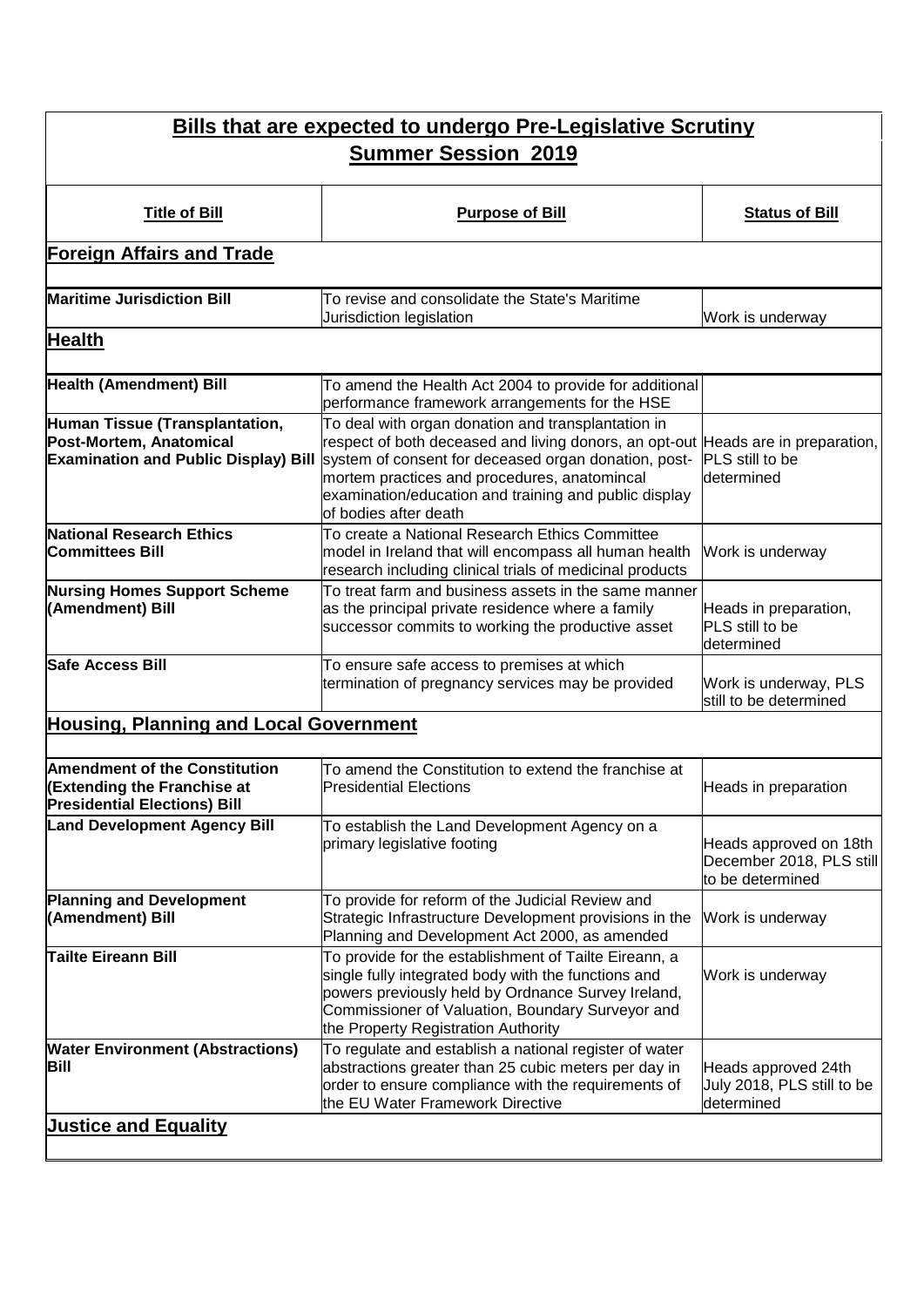| <b>Bills that are expected to undergo Pre-Legislative Scrutiny</b><br><b>Summer Session 2019</b> |                                                                                            |                                                                     |
|--------------------------------------------------------------------------------------------------|--------------------------------------------------------------------------------------------|---------------------------------------------------------------------|
| <b>Title of Bill</b>                                                                             | <u>Purpose of Bill</u>                                                                     | <b>Status of Bill</b>                                               |
| <b>Family Court Bill</b>                                                                         | To establish a Family Court as a separate division<br>within the existing court structures | Heads being prepared,<br><b>PLS</b> still to be<br>ldetermined      |
| <b>Rural &amp; Community Development</b>                                                         |                                                                                            |                                                                     |
| <b>Charities (Amendment) Bill</b>                                                                | To provide for a number of amendments to the<br><b>Charities Act 2009</b>                  | Work is underway                                                    |
| <b>Transport Tourism and Sport</b>                                                               |                                                                                            |                                                                     |
| <b>Road Traffic (Miscellaneous</b><br><b>Provisions) Bill</b>                                    | To provide for graduated speeding penalties and other<br>road traffic matters              | Heads approved 18th<br>December 2018, PLS still<br>to be determined |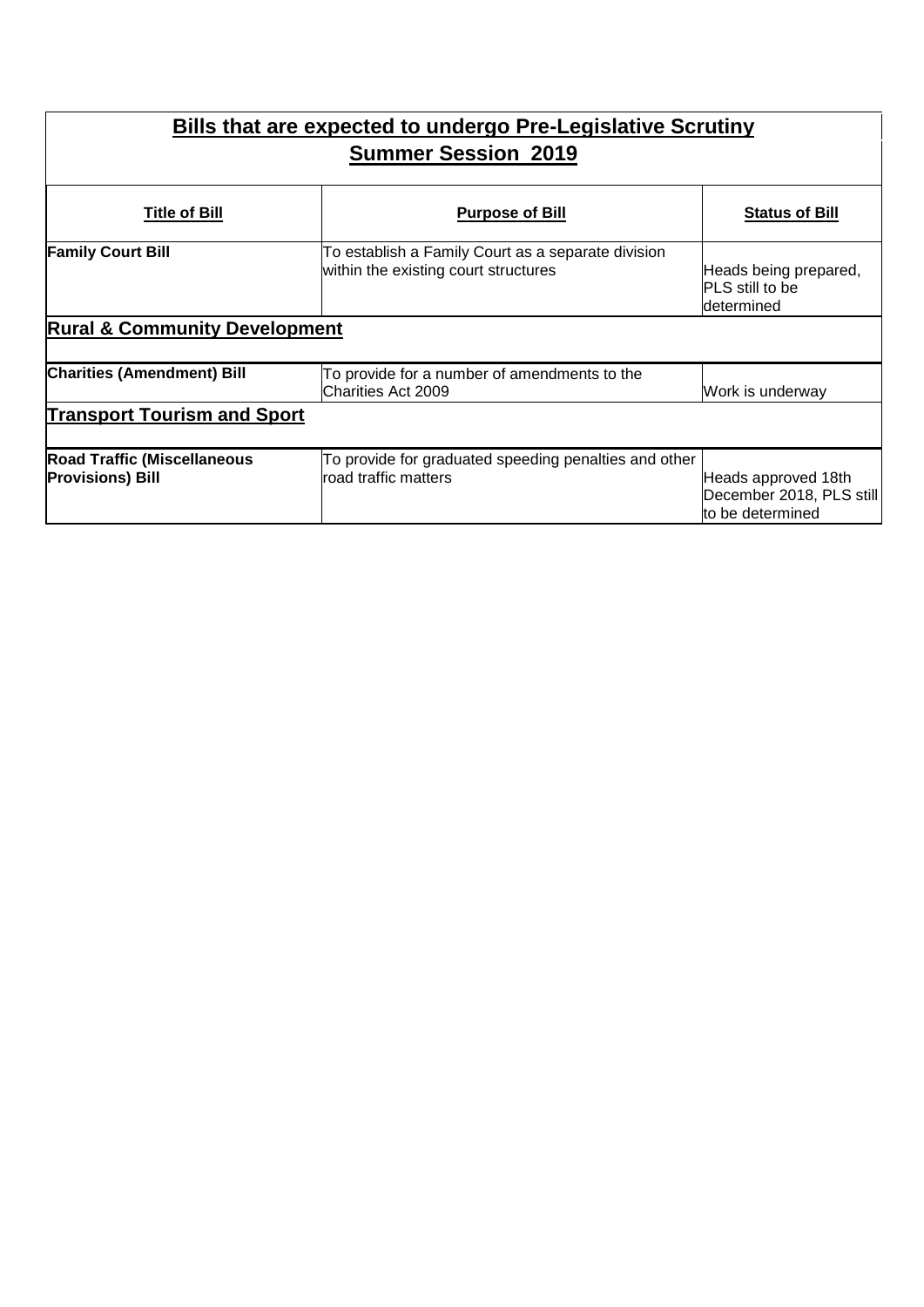| <b>All Other Legislation Report</b><br><b>Summer Session 2019</b>   |                                                                                                                                                                                                   |                                                                                            |
|---------------------------------------------------------------------|---------------------------------------------------------------------------------------------------------------------------------------------------------------------------------------------------|--------------------------------------------------------------------------------------------|
|                                                                     |                                                                                                                                                                                                   |                                                                                            |
| <b>Title of Bill</b>                                                | <b>Purpose of Bill</b>                                                                                                                                                                            | <b>Status of Bill</b>                                                                      |
| <b>Business, Enterprise &amp; Innovation</b>                        |                                                                                                                                                                                                   |                                                                                            |
| <b>Amendment of the Constitution</b><br>(Unified Patent Court) Bill | To amend Article 29 of the Constitution to recognise<br>the International Agreement on a Unified Patent Court                                                                                     | Heads approved on 23<br><b>July 2014</b>                                                   |
| Metrology Act 1996 (Amendment)<br>Bill                              | To allow for the recruitment of legal metrology<br>inspectors by way of External Service Delivery                                                                                                 | Work is underway                                                                           |
| <b>Children and Youth Affairs</b>                                   |                                                                                                                                                                                                   |                                                                                            |
| <b>Adoption (Information and Tracing)</b><br>(No. 2) Bill           | To provide for an information and tracing service for a<br>person who has been the subject of an inter country<br>adoption                                                                        | Work is underway                                                                           |
| <b>Communications, Climate Action and Environment</b>               |                                                                                                                                                                                                   |                                                                                            |
| <b>Aarhus Bill</b>                                                  | To give fuller, clearer, more transparent effect to the<br>Aarhus Convention in Ireland                                                                                                           | Work is underway                                                                           |
| Digital Hub Development Agency<br>(Dissolution) Bill                | To dissolve the DHDA, repeal the DHDA Act 2003,<br>and to give effect to the merger between the DHDA<br>and Dublin City Council                                                                   | Draft Heads in preparation                                                                 |
| <b>Online Safety and Media Regulation</b><br>Bill                   | To provide for the regulation of harmful online content<br>and the implementation of the revised Audiovisual<br><b>Media Services Directive</b>                                                   | Work is underway                                                                           |
| Defence                                                             |                                                                                                                                                                                                   |                                                                                            |
| Defence (Amendment) Bill                                            | To revise the Defence Acts in relation to the<br>deployment of military personnel overseas and other<br>matters                                                                                   | Heads approved on 18th<br>September 2018,<br>Committee decided that<br>PLS is not required |
| <b>Red Cross (Amendment) Bill</b>                                   | To revise the Red Cross Acts and put in place a new<br>legal framework for the Irish Red Cross Society                                                                                            | Revised heads in<br>preparation                                                            |
| <b>Education and Skills</b>                                         |                                                                                                                                                                                                   |                                                                                            |
| <b>Education (Miscellaneous</b><br><b>Provisions) Bill</b>          | To make some necessary technical amendments to<br>education legislation                                                                                                                           | Heads in preparation                                                                       |
| <b>Higher Education (Reform) Bill</b>                               | To modernise the legislative framework underpinning<br>the governance and functions of the Higher Education<br>Authority and the governance structures of the<br>universities                     | Heads in preparation                                                                       |
|                                                                     | Industrial Training (Amendment) Bill  To extend the scope of the Industrial Training Act 1967<br>to cover certain areas of activity currently excluded<br>from the development of apprenticeships | Preparatory work is<br>underway                                                            |
| <b>Universities (Amendment) Bill</b>                                | To ensure compliance with government guidelines on<br>remuneration, allowances, pensions and staffing<br>numbers in the University sector                                                         | Work is underway                                                                           |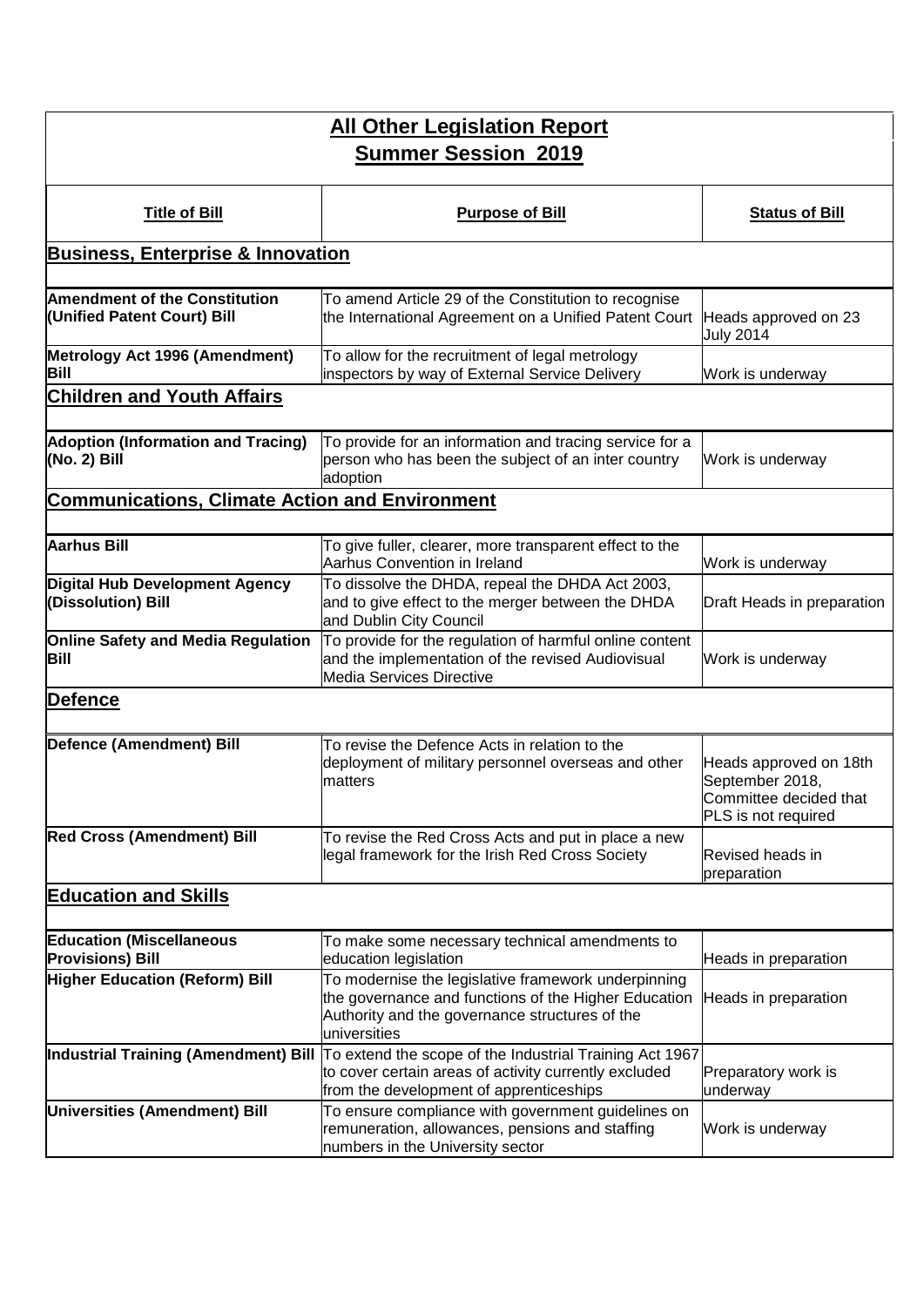| <b>All Other Legislation Report</b><br><b>Summer Session 2019</b>        |                                                                                                                                                                                                                                                                                                           |                                                                                       |
|--------------------------------------------------------------------------|-----------------------------------------------------------------------------------------------------------------------------------------------------------------------------------------------------------------------------------------------------------------------------------------------------------|---------------------------------------------------------------------------------------|
|                                                                          |                                                                                                                                                                                                                                                                                                           |                                                                                       |
| <b>Title of Bill</b>                                                     | <b>Purpose of Bill</b>                                                                                                                                                                                                                                                                                    | <b>Status of Bill</b>                                                                 |
| <b>Employment Affairs &amp; Social Protection</b>                        |                                                                                                                                                                                                                                                                                                           |                                                                                       |
| <b>Gender Recognition (Amendment)</b><br><b>Bill</b>                     | To implement recommendations contained in the<br>reports to the Oireachtas on the review of the Gender<br>Recognition Act 2015                                                                                                                                                                            | Work is underway                                                                      |
| <b>Organisation of Working Time Act</b><br>1997 (Amendment) Bill         | To amend the Organisation of Working Time Act 1997<br>(OWTA) to bring An Garda Siochana and members of Work is underway<br>the Defence Forces within scope of the Act                                                                                                                                     |                                                                                       |
| <b>Finance</b>                                                           |                                                                                                                                                                                                                                                                                                           |                                                                                       |
| <b>Credit Union Interest on Loans Bill</b>                               | To increase the maximum monthly interest rate on<br>credit union loans from 1% to 2% and to allow for that<br>maximum rate to be adjusted in future by Ministerial<br>Order                                                                                                                               | Heads in preparation                                                                  |
| <b>EU Restrictive Measures Bill</b>                                      | To create Ministerial authority to add EU Regulations<br>on 'restrictive measures' and SIs giving effect to them,<br>to the lists of designated enactments and SIs under<br>the Central Bank Act and thereby allow the Central<br>Bank's administrative sanctions procedures to be<br>applied to breaches | Work is underway                                                                      |
| <b>Taxation and Certain Other Matters</b>                                | To transpose elements of the OECD Mutual<br>(International Mutual Assistance) Bill Convention on Administrative Assistance and the<br><b>EU/Switzerland Anti-Fraud Agreement</b>                                                                                                                          | <b>Heads approved February</b><br>2014, Committee decided<br>that PLS is not required |
| <b>Health</b>                                                            |                                                                                                                                                                                                                                                                                                           |                                                                                       |
| <b>Assisted Human Reproduction Bill</b>                                  | To provide a legislative framework for the regulation of<br>assisted human reproduction practices and associated Heads approved 3rd<br>research                                                                                                                                                           | October 2017, PLS is<br>ongoing                                                       |
| Deprivation of Liberty Safeguards                                        | To provide legislative clarity on the issue of deprivation<br>of liberty in order to meet our obligations under Article<br>14 of the UN Convention on the Rights of Persons with<br><b>Disabilities</b>                                                                                                   | Heads in preparation                                                                  |
| <b>Health (Adult Safeguarding) Bill</b>                                  | To underpin a planned national health sector policy on<br>safeguarding vulnerable or at-risk adults in the context Preparatory work is<br>of their interactions with the health sector                                                                                                                    | underway                                                                              |
| <b>Mental Health (Amendment) Bill</b>                                    | To give effect to recommendations of an Expert Group<br>Review on mental health legislation                                                                                                                                                                                                               | Draft heads in preparation                                                            |
| <b>Patient Safety Licensing Bill</b>                                     | To provide for a mandatory system of licensing for<br>public and private healthcare facilities                                                                                                                                                                                                            | Heads approved 12th<br>December 2017, PLS has<br>taken place                          |
| Public Health (Calorie Posting and<br><b>Workplace Wellbeing) Bill</b>   | To require food premises to display calories on menus<br>and to require all public sector employers to have and<br>to report on a Health and Wellbeing policy                                                                                                                                             | Heads in preparation                                                                  |
| Public Health (Sale of Tobacco<br><b>Nicotine Delivery Systems) Bill</b> | To introduce a licensing system for the sale of tobacco<br>Products & Electronic Non-Medicinal products and non-medical nicotine delivery systems<br>and other related matters                                                                                                                            | Work is underway                                                                      |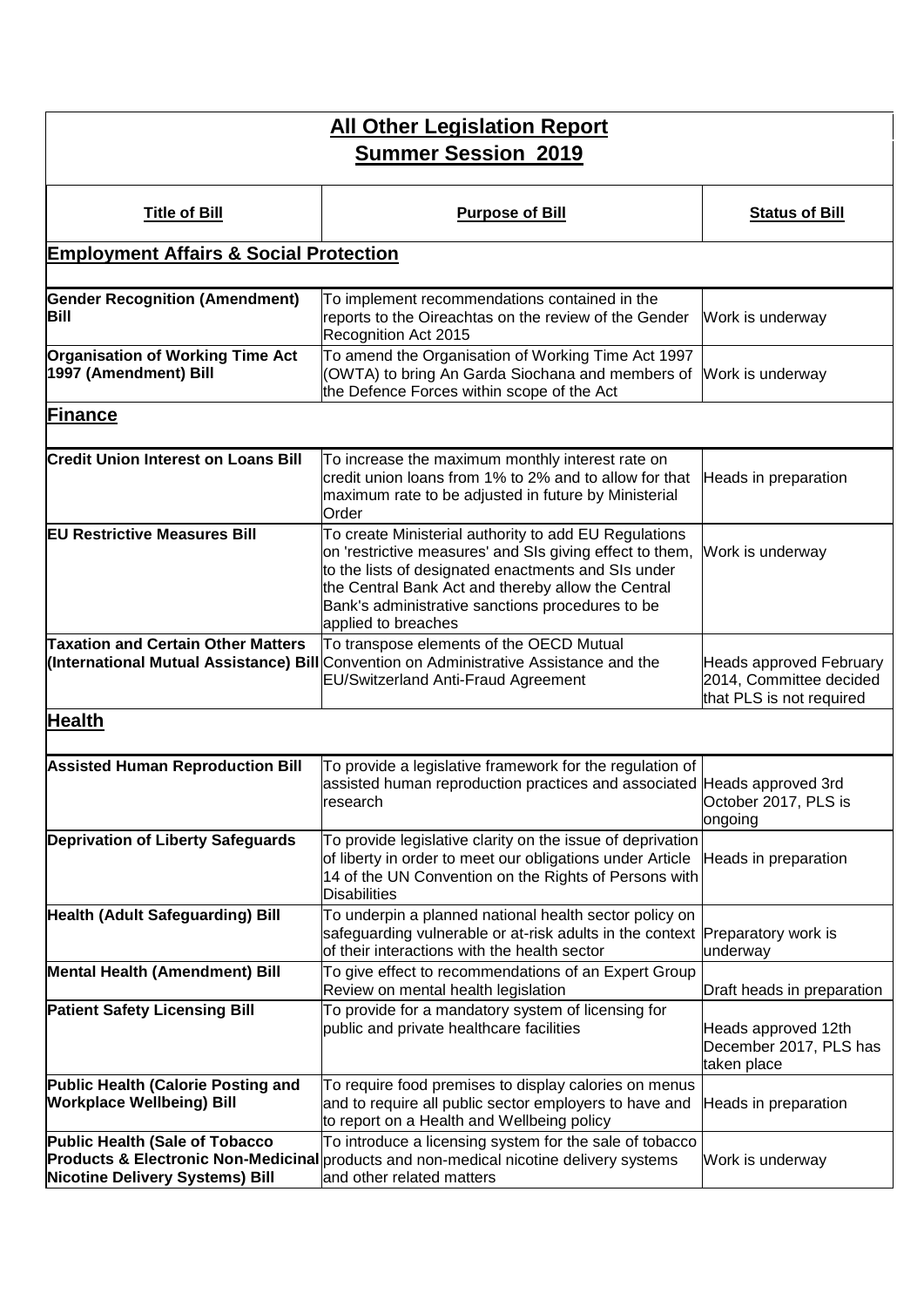| <b>All Other Legislation Report</b><br><b>Summer Session 2019</b> |                                                                                                                                                                                                                                                            |                                                                                  |
|-------------------------------------------------------------------|------------------------------------------------------------------------------------------------------------------------------------------------------------------------------------------------------------------------------------------------------------|----------------------------------------------------------------------------------|
| <b>Title of Bill</b>                                              | <b>Purpose of Bill</b>                                                                                                                                                                                                                                     | <b>Status of Bill</b>                                                            |
| <b>Support for Irish Survivors of</b><br><b>Thalidomide Bill</b>  | To provide a package of health and personal social<br>services and other supports to survivors of thalidomide Work is underway                                                                                                                             |                                                                                  |
| <b>Housing, Planning and Local Government</b>                     |                                                                                                                                                                                                                                                            |                                                                                  |
| <b>Amendment of the Constitution</b><br>(Voting at 16) Bill       | To amend the Constitution to reduce the voting age to<br>16                                                                                                                                                                                                | Preparatory work<br>underway                                                     |
| <b>Building Control Bill</b>                                      | To place Construction Industry Register Ireland (CIRI)<br>on a statutory footing and thereby provide in law for<br>the registration of builders, contractors and specialist<br>sub-contractors                                                             | Heads approved 30th May<br>2017, PLS has taken place                             |
| <b>Electoral Commission Bill</b>                                  | To provide for the establishment of an Electoral<br>Commission                                                                                                                                                                                             | Work is underway                                                                 |
| <b>Fire Services Bill</b>                                         | To clarify and underpin roles in fire safety and fire<br>related incidents                                                                                                                                                                                 | Work is underway                                                                 |
| <b>Housing and Residential Tenancies</b><br>Bill                  | To make changes to the tenant purchase scheme for<br>social housing and provisions regarding private rented<br>sector tenancies during receivership                                                                                                        | Work is underway, PLS<br>still to be determined                                  |
| <b>Maritime Area and Foreshore</b><br>(Amendment) Bill            | To reform and modernise marine development<br>management and state consenting processes for<br>Ireland's maritime area in the context of the National<br>Marine Planning Framework                                                                         | Heads approved in July<br>2013, revised heads in<br>preparation                  |
| <b>Justice and Equality</b>                                       |                                                                                                                                                                                                                                                            |                                                                                  |
| <b>Amendment of the Constitution</b><br>(Role of Women) Bill      | To amend Article 41.2.1 of the Constitution                                                                                                                                                                                                                | Heads approved 5th July<br>2018, PLS has taken place                             |
| (No.1) Bill                                                       | Civil Law (Miscellaneous Provisions) To enact provisions relating to electronic courts<br>services, legal services and other measures                                                                                                                      | Heads approved on 11th<br>July 2017, Committee<br>decided PLS is not<br>required |
| <b>Provisions) (No. 2) Bill</b>                                   | Courts and Civil Law (Miscellaneous To enact provisions relating to electronic courts<br>services, it also includes a wide range of other<br>measures such as amendment of the Bankruptcy and<br>Personal Insolvency Acts                                  | Heads approved on 11th<br>July 2017, Committee<br>decided PLS is not<br>required |
| <b>Criminal Justice (Community</b><br><b>Sanctions) Bill</b>      | To provide a modern statement of the law governing<br>community sanctions and the role of the Probation<br>Service in the criminal justice system                                                                                                          | Heads approved on 4th<br>February 2014, PLS has<br>taken place                   |
|                                                                   | Criminal Justice (Counterfeiting) Bill To transpose outstanding elements of Directive<br>2014/62/EU on the protection of the euro and other<br>currencies against counterfeiting by criminal law, and<br>replacing Council Framework Decision 2000/383/JHA | Work is underway, PLS<br>still to be determined                                  |
| <b>Criminal Justice (Legal Aid) Bill</b>                          | To update and strengthen the system of granting of<br>criminal legal aid and to transfer the responsibility for<br>the administration of the main scheme and ad-hoc<br>schemes to the Legal Aid Board                                                      | Heads in preparation                                                             |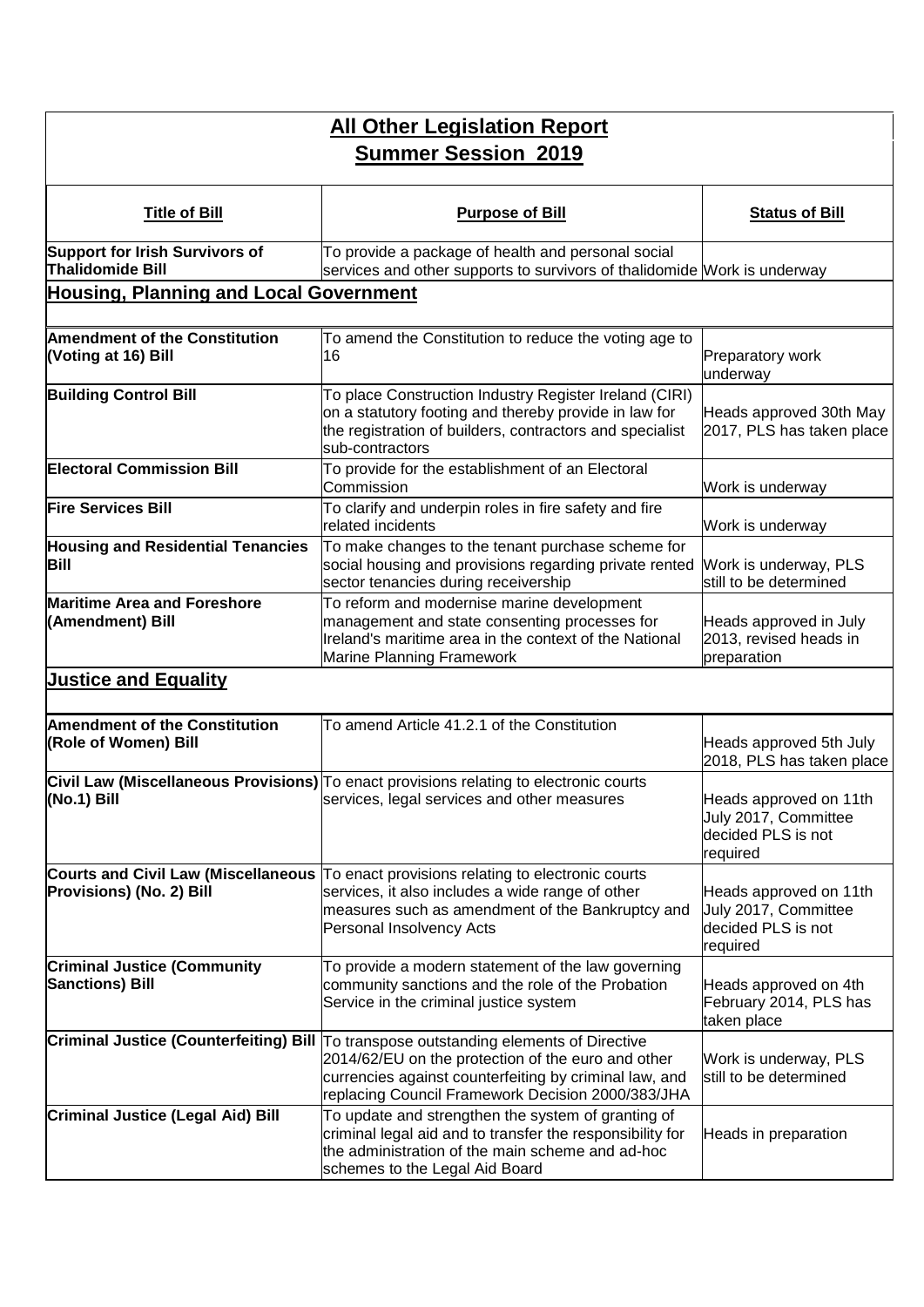| <b>All Other Legislation Report</b><br><b>Summer Session 2019</b>                                                  |                                                                                                                                                                                                                                                                                                                  |                                                                                     |
|--------------------------------------------------------------------------------------------------------------------|------------------------------------------------------------------------------------------------------------------------------------------------------------------------------------------------------------------------------------------------------------------------------------------------------------------|-------------------------------------------------------------------------------------|
| <b>Title of Bill</b>                                                                                               | <b>Purpose of Bill</b>                                                                                                                                                                                                                                                                                           | <b>Status of Bill</b>                                                               |
| <b>Criminal Justice (Passenger Name</b><br><b>Record) Bill</b>                                                     | To comply with an EU Council commitment to extend<br>to internal EU flights the requirements of EU Directive<br>2016/681 on the use of passenger name record data<br>for the prevention, detection, investigation and<br>prosecution of terrorist offences and serious crime,<br>and provide for related matters | Work is underway                                                                    |
| <b>Criminal Justice (Terrorist Offences)</b><br>Bill                                                               | To give effect to EU Directive 2017/541 on combating<br>terrorism which is directed at the foreign terrorist<br>fighter phenomenon and includes offences of travel for underway<br>the purpose of committing a terrorist offence,<br>facilitating travel for terrorism and receiving training for<br>terrorism   | Preparatory work is                                                                 |
| <b>Criminal Procedure Bill</b>                                                                                     | To provide for preliminary trial hearings and increased<br>use of video link hearings for prisoners                                                                                                                                                                                                              | Heads approved 1st April<br>2014 & 9th June 2015,<br>PLS has taken place            |
| <b>Cybercrime Bill</b>                                                                                             | To give effect to those provisions of the Council of<br>Europe Convention on Cybercrime 2001 not already<br>provided for in national law in order to enable<br>ratification of the Convention                                                                                                                    | Preparatory work is<br>underway                                                     |
| <b>Defamation (Amendment) Bill</b>                                                                                 | To update aspects of defamation law, following<br>statutory review of the Defamation Act 2009                                                                                                                                                                                                                    | Work is underway                                                                    |
| European Arrest Warrant Act<br>(Amendment) Bill                                                                    | To amend existing European Arrest Warrant and<br>Extradition legislation to give effect to proposals made<br>by a working group (Department / AGO / DPP / CSSO) prepared<br>tasked with drawing up proposals which would<br>improve operation of the EAW/Extradition legislation                                 | Draft heads yet to be                                                               |
| <b>European Convention on Human</b><br><b>Rights (Compensation for delays in</b><br><b>Court proceedings) Bill</b> | To provide for statutory compensation for breach of<br>Article 6 of the European Convention on Human<br>Rights - right to a fair trial wihin a reasonable time                                                                                                                                                   | Heads approved 12th<br>September 2018, PLS has<br>taken place                       |
| <b>Explosives Act 1875 (Section 5</b><br><b>Amendment</b> ) Bill                                                   | To amend section 5 of the 1875 Act to allow small<br>quantities of very low hazard pyrotechnics such as<br>party poppers or blank cartridges for power tools for<br>retail sale to be stored on retail premises                                                                                                  | Heads yet to be prepared                                                            |
| <b>Explosives Bill</b>                                                                                             | To repeal the Explosives Act 1875 and replace it with<br>a modern statutory framework for the control of the<br>manufacture, storage, importation, transport and<br>supply of explosives                                                                                                                         | Heads approved, PLS still<br>to be determined                                       |
| <b>Gambling Control Bill</b>                                                                                       | To provide a comprehensive new licensing and<br>regulatory framework for gambling. The executive<br>regulatory functions are to be performed by a body<br>within the Department                                                                                                                                  | Heads approved, PLS still<br>to be determined                                       |
|                                                                                                                    | Garda Siochána (Compensation) Bill To provide a revised scheme for compensating Gardai<br>maliciously injured in their work                                                                                                                                                                                      | Heads approved on 9th<br>May 2017, Committee<br>decided that PLS is not<br>required |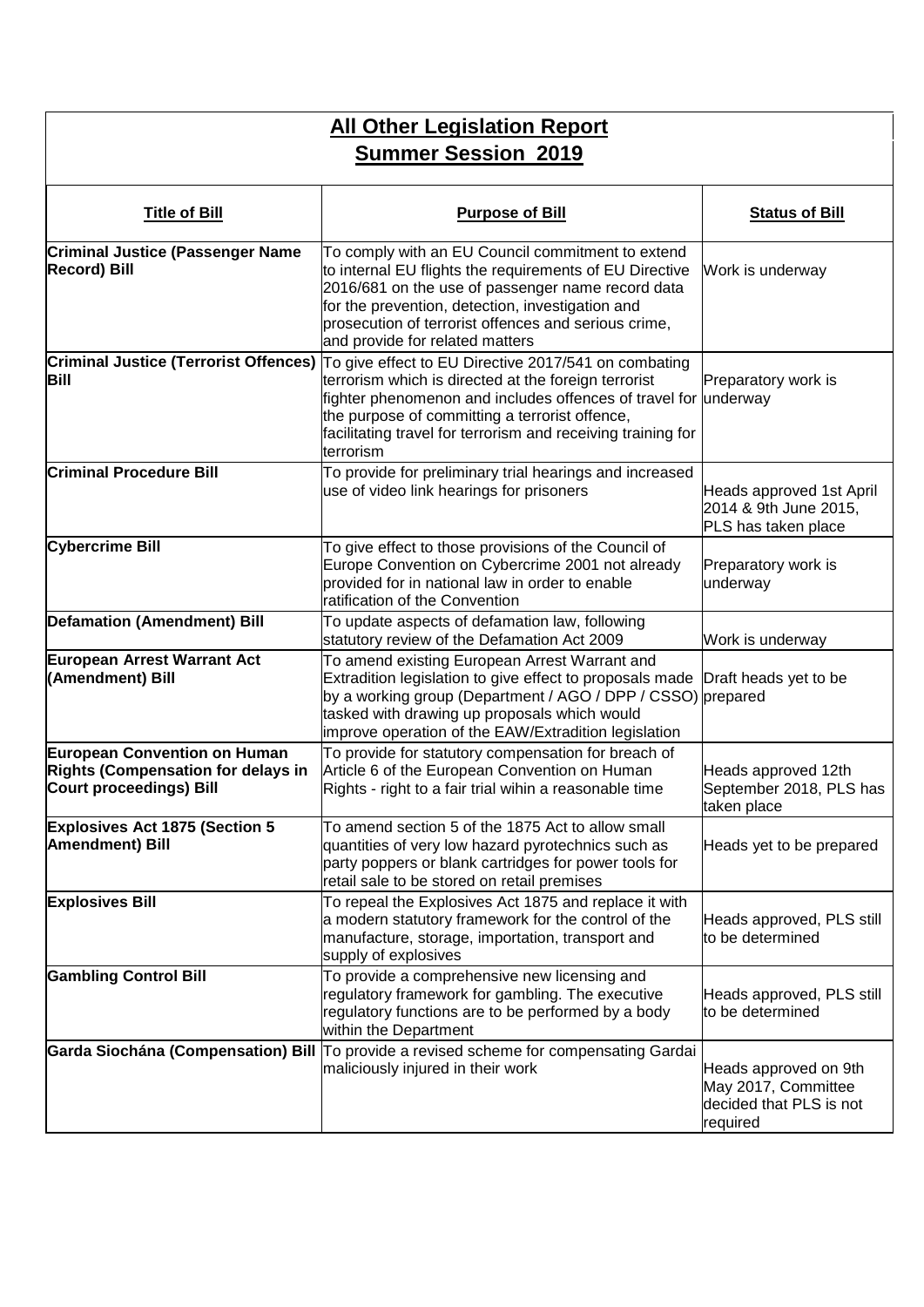#### **All Other Legislation Report Summer Session 2019**

| <b>Title of Bill</b>                                                                                             | <b>Purpose of Bill</b>                                                                                                                                                                                                                                                          | <b>Status of Bill</b>                                               |
|------------------------------------------------------------------------------------------------------------------|---------------------------------------------------------------------------------------------------------------------------------------------------------------------------------------------------------------------------------------------------------------------------------|---------------------------------------------------------------------|
| Independent Commission on<br><b>Information Retrieval Bill</b>                                                   | To establish the cross-border Independent<br>Commission on Information Retrieval (ICIR) in Irish<br>law as part of the Government's obligations under the<br>2014 Stormont House Agreement                                                                                      | Heads in preparation, PLS<br>still to be determined                 |
| <b>Inspection of Places of Detention</b><br><b>Bill</b>                                                          | To provide for inspection of all places of detention in<br>the Justice area - prisons, Garda stations, courts                                                                                                                                                                   | Heads under preparation                                             |
| <b>Interception of Postal Packets and</b><br><b>Telecommunications Messages</b><br>(Regulation) (Amendment) Bill | To amend various pieces of legislation in respect of<br>electronic communications                                                                                                                                                                                               | Working on revised Heads,<br>PLS still to be determined             |
| International Criminal Court<br>(Amendment) Bill                                                                 | To give effect to the Kampala Amendment to the<br>Rome Statute of the International Criminal Court in<br>relation to the crime of aggression                                                                                                                                    | Work is underway                                                    |
| <b>Landlord and Tenant Law Reform</b><br>Bill                                                                    | To update and streamline the general law relating to<br>landlord and tenant                                                                                                                                                                                                     | Heads approved,<br>Committee decided that<br>PLS is not required    |
| Paid Parental Leave and Benefit Bill                                                                             | To consolidate all family leave legislation and make<br>some amendments                                                                                                                                                                                                         |                                                                     |
| <b>Personal Insolvency (Amendment)</b><br>Bill                                                                   | To update aspects of personal insolvency legislation,<br>following statutory review of the Personal Insolvency<br>Acts                                                                                                                                                          | Work is underway                                                    |
| <b>Policing and Community Safety Bill</b>                                                                        | To redefine policing to include the prevention of harm<br>and place an obligation on other agencies to<br>cooperate with An Garda Siochana, to provide for a<br>new governance oversight and accountability<br>framework for policing and repeal the Garda Siochana<br>Act 2005 | Work is underway                                                    |
| <b>Sale of Alcohol Bill</b>                                                                                      | To codify the law relating to the sale and consumption<br>of alcohol                                                                                                                                                                                                            | Heads approved, work is<br>underway                                 |
| <b>Sex Offenders (Amendment) Bill</b>                                                                            | To update the Sex Offenders Act 2001 in light of the<br>2010 Review into the management of sex offenders                                                                                                                                                                        | Heads approved 6th June<br>2018, PLS has taken place                |
| <b>Smuggling of Persons Bill</b>                                                                                 | To implement people smuggling provisions of EU<br>measures 2002/90/JHA and 2002/946/JHA and the<br>UN Protocol against the smuggling of migrants                                                                                                                                | Draft heads to be prepared                                          |
| <b>Transfer of Sentenced Persons</b><br>(Amendment) Bill                                                         | To make technical amendments to legislation following<br>a number of Supreme Court decisions                                                                                                                                                                                    | Heads approved 19th<br>Feburary 2019, PLS still to<br>be determined |
| <b>Transfer of Sentenced Persons and</b><br><b>Transfer of Execution of Sentences</b><br><b>Bill</b>             | To implement an EU Framework Decision which<br>provides for transfer of persons between member<br>states where the affected person has not given<br>consent                                                                                                                     | Heads approved, work is<br>continuing                               |
| <b>Public Expenditure and Reform</b>                                                                             |                                                                                                                                                                                                                                                                                 |                                                                     |
| <b>Houses of the Oireachtas</b><br><b>Commission (Amendment) Bill</b>                                            | To provide for outstanding Oireachtas administrative<br>issues not provided under the 2018 legislation                                                                                                                                                                          | Preparation work is<br>underway                                     |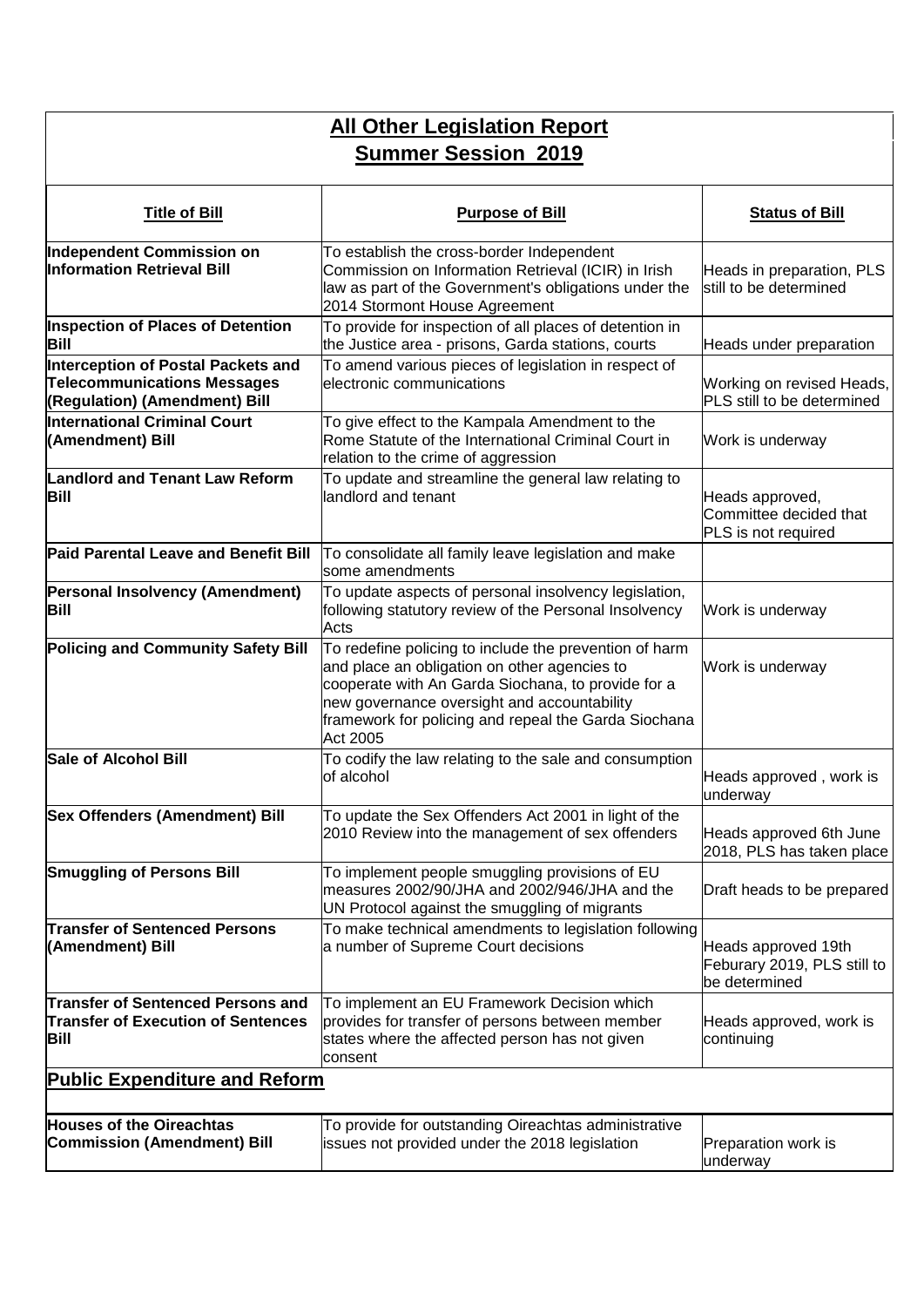| <b>All Other Legislation Report</b><br><b>Summer Session 2019</b>                           |                                                                                                                                                                                                                                                                                                                                                                                 |                                                                     |  |  |
|---------------------------------------------------------------------------------------------|---------------------------------------------------------------------------------------------------------------------------------------------------------------------------------------------------------------------------------------------------------------------------------------------------------------------------------------------------------------------------------|---------------------------------------------------------------------|--|--|
| <b>Title of Bill</b>                                                                        | <b>Purpose of Bill</b>                                                                                                                                                                                                                                                                                                                                                          | <b>Status of Bill</b>                                               |  |  |
| <b>Rural &amp; Community Development</b>                                                    |                                                                                                                                                                                                                                                                                                                                                                                 |                                                                     |  |  |
| <b>Rural Development (Miscellaneous</b><br><b>Provisions) Bill</b>                          | To enable Local Authorities to statutorily conduct<br>certain verification checks on projects under the<br>LEADER programme and to allow for the introduction<br>of an Indemnity scheme for private landowners who<br>allow access to recreational users to traverse their<br>lands                                                                                             | Work is underway                                                    |  |  |
| <b>Taoiseach</b>                                                                            |                                                                                                                                                                                                                                                                                                                                                                                 |                                                                     |  |  |
| <b>National Economic and Social</b><br><b>Development Office (Amendment)</b><br><b>Bill</b> | To dissolve the NESDO and place the NESC on a<br>statutory footing                                                                                                                                                                                                                                                                                                              | Heads are in preparation                                            |  |  |
| <b>Transport Tourism and Sport</b>                                                          |                                                                                                                                                                                                                                                                                                                                                                                 |                                                                     |  |  |
| <b>Air Navigation and Transport Bill</b>                                                    | To facilitate reform of the safety and economic<br>regulatory oversight of the aviation sector in Ireland by Heads in preparation<br>merging the safety regulation side of the IAA with the<br>CAR to create a standalone aviation regulator                                                                                                                                    |                                                                     |  |  |
| <b>Aviation Regulation (Amendment)</b><br><b>Bill</b>                                       | To amend the Aviation Regulation Act 2001 to provide<br>for recommendations arising from an independent<br>review of the airport charges regime in Ireland                                                                                                                                                                                                                      | Heads approved 20th<br>November 2018, PLS still<br>to be determined |  |  |
| <b>Irish Aviation Authority</b><br>(Amendment) Bill                                         | To amend the Irish Aviation Authority Act 1997 to<br>extend the existing powers of the IAA, with regard to<br>its safety regulation function, to recoup costs through<br>fees and charges for its aviation security regulation<br>functions. It will also provide for the recognition of the<br>role of the IAA in compliance monitoring with regard to<br><b>ICAO Annex 17</b> | Heads approved 13th<br>September 2017, PLS has<br>taken place       |  |  |
| Large Public Service Vehicles Bill                                                          | To provide for a new regulatory regime for large public<br>service vehicles                                                                                                                                                                                                                                                                                                     | Preparatory work is<br>underway                                     |  |  |
| <b>Merchant Shipping (International</b><br><b>Conventions) Bill</b>                         | To provide for the national implementation of certain<br>International Maritime Conventions, the updating of<br>existing statutes in respect of other conventions and<br>provision of some miscellaneous maritime safety<br>measures                                                                                                                                            | Heads in preparation                                                |  |  |
| Railway Safety (Amendment) Bill                                                             | To amend the statutory limit for concentration of<br>alcohol in the blood, urine and breath for railway safety Heads approved 22th May<br>workers and to update the testing procedures for<br>intoxicants                                                                                                                                                                       | 2018, PLS has taken place                                           |  |  |
| <b>Bill</b>                                                                                 | Road Safety Authority (Amendment) To update and strengthen the powers of the RSA                                                                                                                                                                                                                                                                                                | Preparatory work is<br>underway                                     |  |  |
| <b>Taxi Regulation Amendment Bill</b>                                                       | To provide for the regulation of rickshaws                                                                                                                                                                                                                                                                                                                                      | Heads approved 6th<br>November 2018, PLS has<br>taken place         |  |  |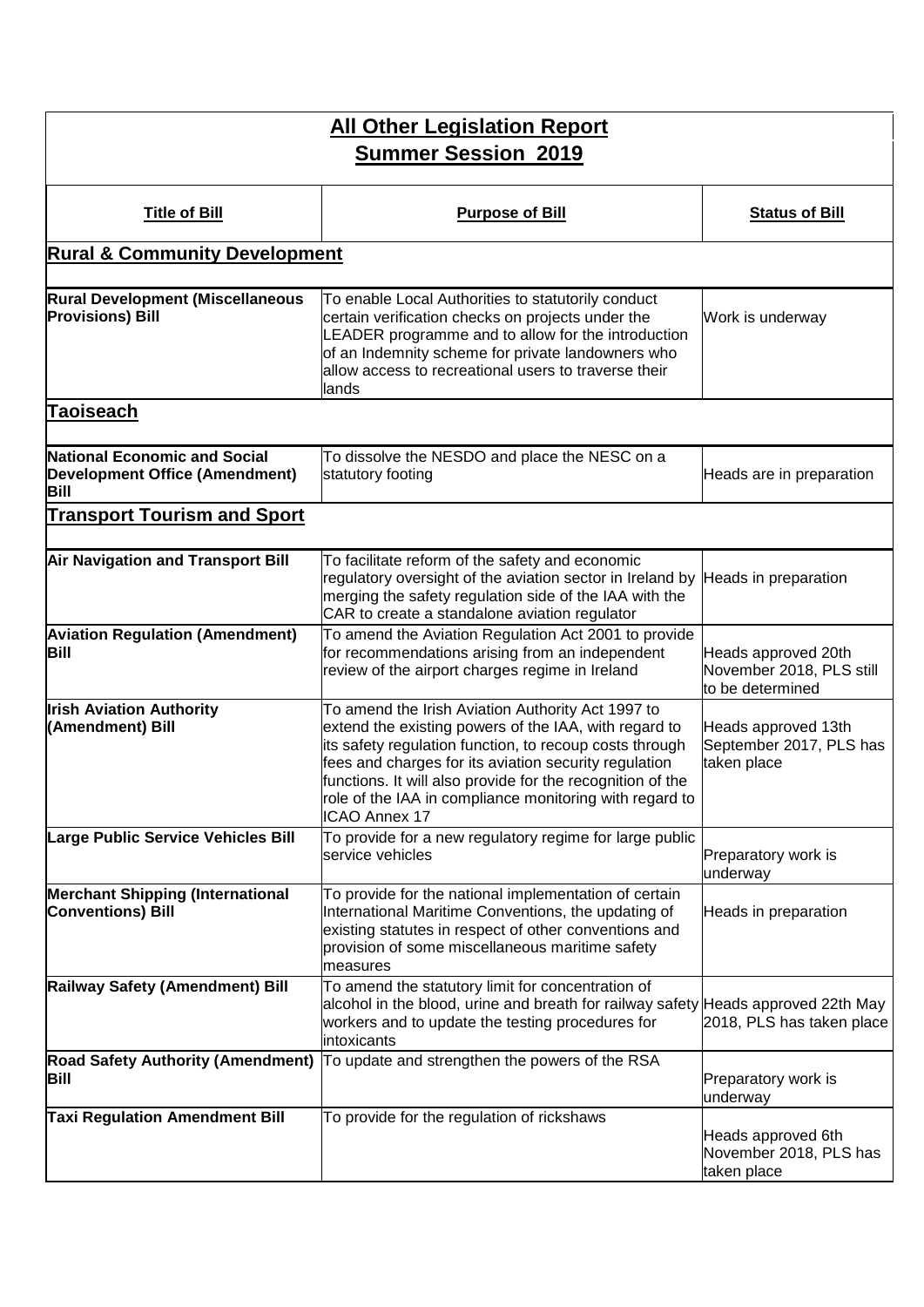### **Bills Published**

## **Bills before the Dáil and Seanad (31 in total)**

| <b>Bills on Dáil Order Paper</b>                                                     |                        |  |
|--------------------------------------------------------------------------------------|------------------------|--|
| Regulated Professions (Health and Social Care) (Amendment) Bill 2019                 | Order for Second Stage |  |
| <b>Retention of Records Bill 2019</b>                                                | Order for Second Stage |  |
| Courts (Establishment and Constitution) (Amendment) Bill 2019                        | Order for Second Stage |  |
| <b>Public Sector Standards Bill 2015</b>                                             | Committee Stage        |  |
| Social Welfare, Pensions and Civil Registration Bill 2017                            | Committee Stage        |  |
| <b>Industrial Relations (Amendment) Bill 2018</b>                                    | Committee Stage        |  |
|                                                                                      |                        |  |
| Criminal Justice (Mutual Recognition of Probation Judgments and Decisions) Bill 2018 | Committee Stage        |  |
| Local Government (Rates) Bill 2018                                                   | Committee Stage        |  |
| Health and Social Care Professionals (Amendment) Bill 2018 [Seanad]                  | Committee Stage        |  |
| Consumer Protection (Gift Vouchers) Bill 2018 [Seanad]                               | Committee Stage        |  |
| Residential Tenancies (Amendment) (No. 2) Bill 2018                                  | Committee Stage        |  |
| <b>Credit Union Restructuring Board (Dissolution) Bill 2019</b>                      | Committee Stage        |  |
| Civil Law (Presumption of Death) Bill 2016 [Seanad]                                  | Committee Stage        |  |
| Prohibition of Above-cost Ticket Touting Bil 2017                                    | Committee Stage        |  |
|                                                                                      |                        |  |
| Thirty-Fifth Amendment of the Constitution (Divorce) Bill 2016                       | Order for Report       |  |
| <b>Disability (Miscellaneous Provisions) Bill 2016</b>                               | Order for Report       |  |
| Health Service Executive (Governance) Bill 2018 [Seanad]                             | Order for Report       |  |
| Coroners (Amendment) Bill 2018                                                       | Order for Report       |  |
| <b>Greyhound Racing Bill 2018 [Seanad]</b>                                           | Order for Report       |  |
| National Surplus (Reserve Fund for Exceptional Contingencies) Bill 2018              | Order for Report       |  |
| Companies (Amendment) Bill 2019 [Seanad]                                             | Order for Report       |  |

#### **Bills on Dáil Order Paper**

| <b>Bills on Seanad Order Paper</b> |
|------------------------------------|
|------------------------------------|

| Gaming and Lotteries (Amendment) Bill 2019 [Seanad]                                             | Order for Second Stage  |
|-------------------------------------------------------------------------------------------------|-------------------------|
| Aircraft Noise (Dublin Airport) Bill 2018                                                       | Second Stage            |
| <b>Civil Registration Bill 2019</b>                                                             | Second Stage            |
|                                                                                                 |                         |
| <b>Wildlife (Amendment) Bill 2016</b>                                                           | Committee Stage         |
| Adoption (Information and Tracing) Bill 2016 [Seanad]                                           | Committee Stage         |
| Judicial Appointments Commission Bill 2017                                                      | Committee Stage         |
| Judicial Council Bill 2017 [Seanad]                                                             | Committee Stage         |
| Land and Conveyancing Law Reform (Amendment) Bill 2019 [Seanad]                                 | Committee Stage         |
|                                                                                                 |                         |
| Copyright and Other Intellectual Property Law Provisions Bill 2018                              | <b>Order for Report</b> |
| Qualifications and Quality Assurance (Education and Training) (Amendment) Bill 2018<br>[Seanad] | <b>Order for Report</b> |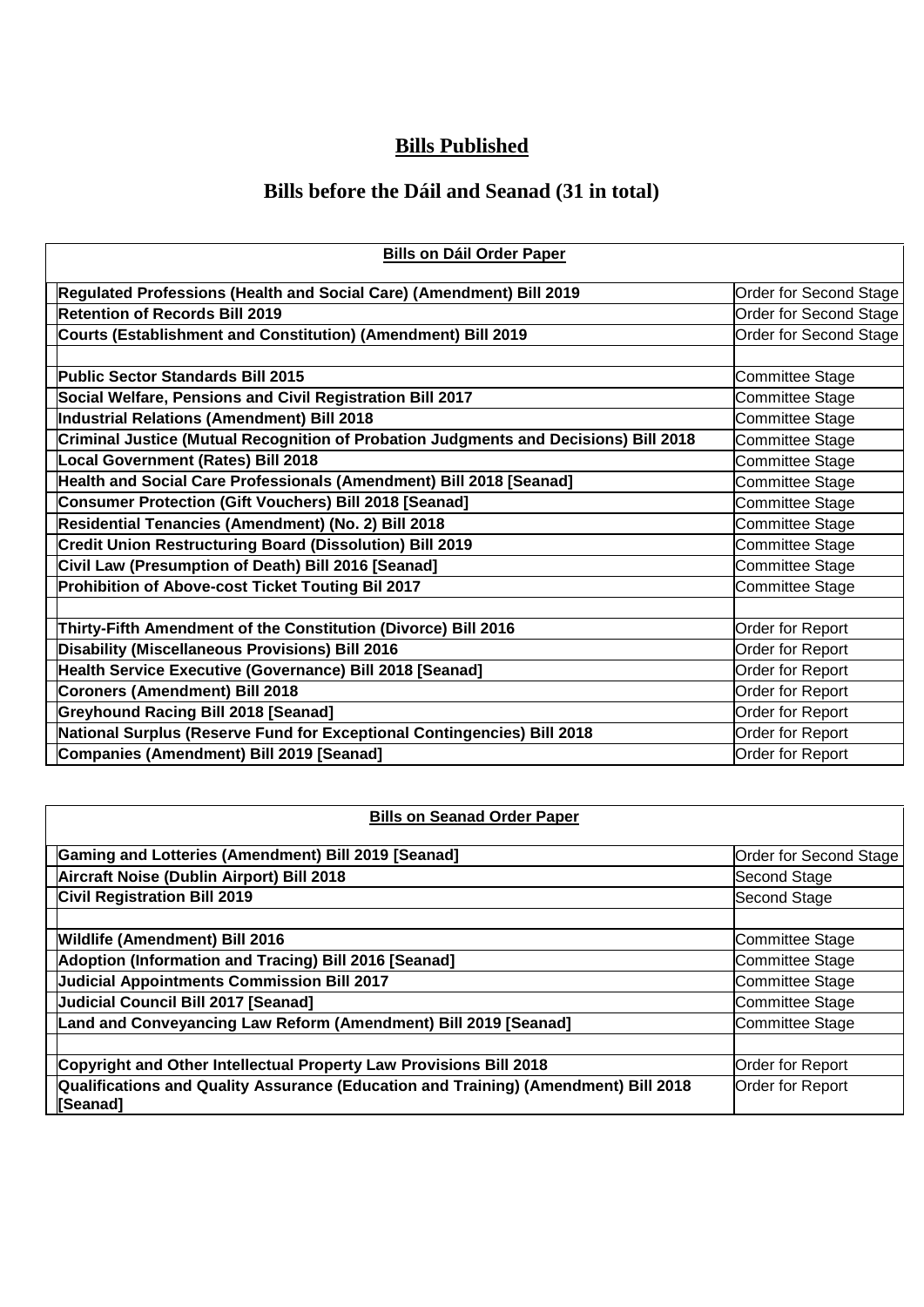#### **Bills Enacted**

Bills Enacted since Government came to Office on 6<sup>th</sup> May 2016 (112 in total)

Electoral (Amendment) Act 2016 Health (Amendment) Act 2016 Water Services (Amendment) Act 2016 Commission of Investigation (Irish Bank Resolution Corporation) Act 2016 Misuse of Drugs (Amendment) Act 2016 Paternity Leave and Benefit Act 2016 Proceeds of Crime (Amendment) Act 2016 Energy Act 2016 Finance (Certain European Union and Intergovernmental Obligations) Act 2016 National Tourism Development Authority (Amendment) Act 2016 Social Welfare Act 2016 Appropriation Act 2016 Planning and Development (Housing) and Residential Tenancies Act 2016 Finance Act 2016 Health Insurance (Amendment) Act 2016 Statute Law Revision Act 2016 Road Traffic Act 2016 Courts Act 2016

Health (Miscellaneous Provisions) Act 2017

Criminal Law (Sexual Offences) Act 2017

Communications Regulation (Postal Services) (Amendment) Act 2017

Criminal Justice (Suspended Sentences of Imprisonment) Act 2017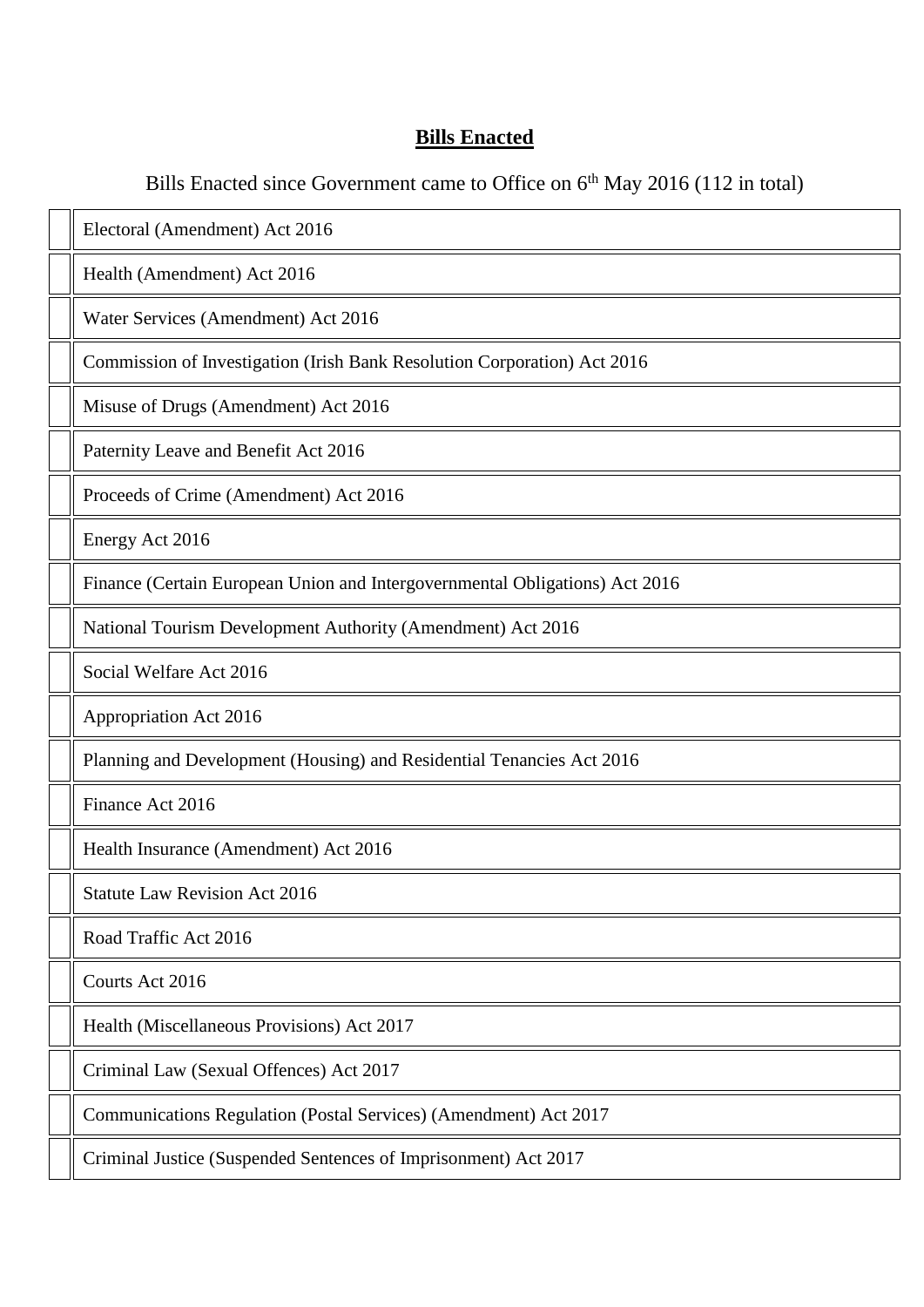Heatlh (Amendment) Act 2017

Knowledge Development Box (Certification of Inventions) Act 2017

Misuse of Drugs (Supervised Injecting Facilities) Act 2017

Companies (Accounting) Act 2017

Courts Act 2017

Medical Practitioners (Amendment) Act 2017

Criminal Justice (Offences Relating to Information Systems) Act 2017

Companies (Amendment) Act 2017

Competition (Amendment) Act 2017

Criminal Justice Act 2017

Inland Fisheries (Amendment) Act 2017

Petroleum and Other Minerals Development (Prohibition of Onshore Hydraulic Fracturing) Act 2017

Rugby World Cup 2023 Act 2017

Adoption (Amendment) Act 2017

Ministers and Secretaries (Amendment) Act 2017

Planning and Development (Amendment) Act 2017

Central Bank and Financial Services Authority of Ireland (Amendment) Act 2017

Asian Infrastructure Investment Bank Act 2017

Financial Services and Pensions Ombudsman Act 2017

Independent Reporting Commission Act 2017

Minerals Development Act 2017

National Shared Services Office Act 2017

Mediation Act 2017

Criminal Justice (Victims of Crime) Act 2017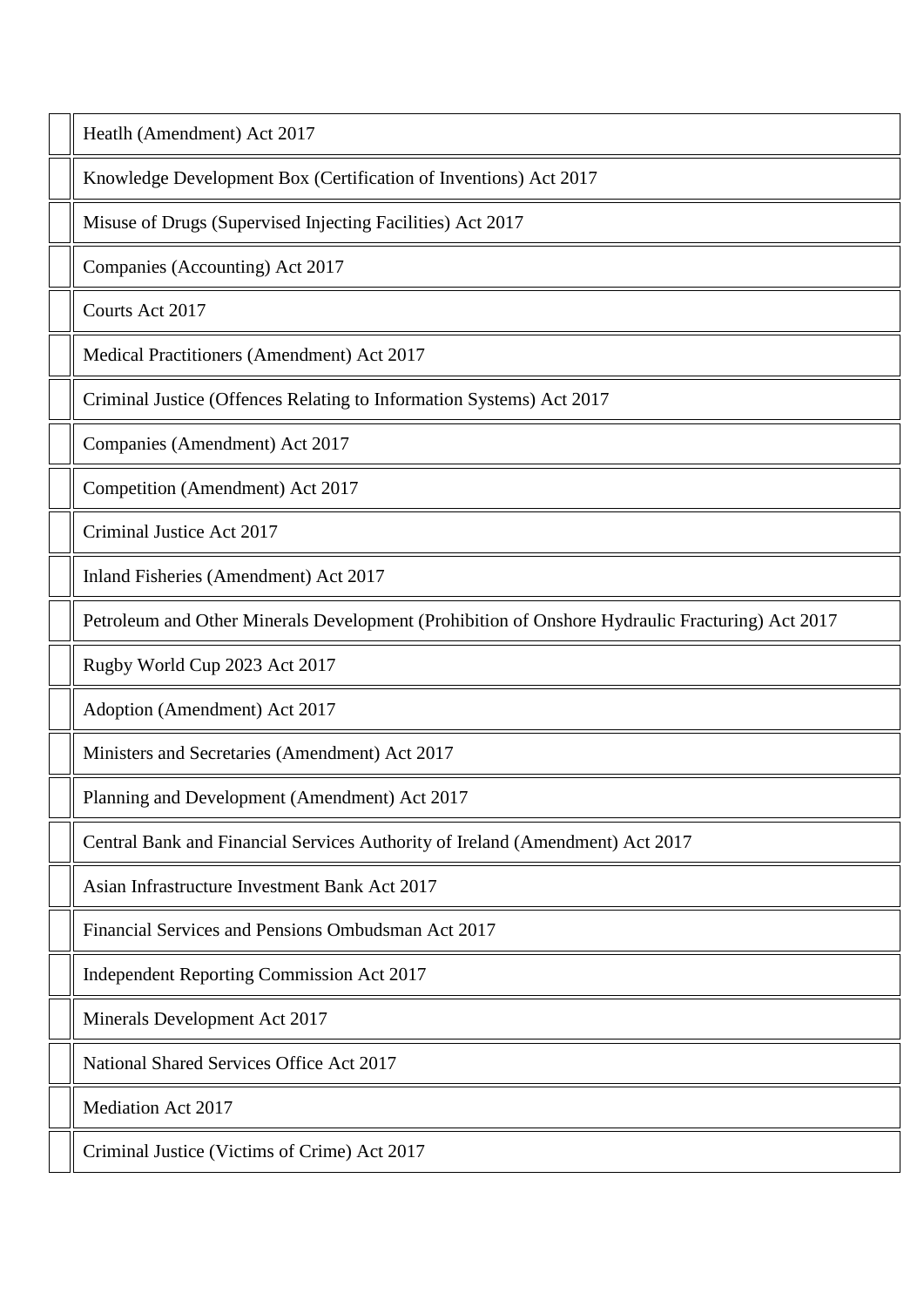Water Services Act 2017

Civil Liability (Amendment) Act 2017

Legal Metrology (Measuring Instruments) Act 2017

Health and Social Care Professionals (Amendment) Act 2017

Diplomatic Relations (Miscellaneous Provisions) Act 2017

Public Service Pay and Pensions Act 2017

Appropriation Act 2017

Health Insurance (Amendment) Act 2017

Protection of Cultural Property in the Event of Armed Conflict (Hague Convention) Act 2017

Electoral (Amendment) (Dail Constituencies) Act 2017

Social Welfare Act 2017

Irish Sign Language Act 2017

Finance Act 2017

Intoxicating Liquor (Amendment) Act 2018

Public Service Superannuation (Amendment) Act 2018

Technological Universities Act 2018

Telecommunications Services (Ducting and Cables) Act 2018

Vehicle Registration Data (Automated Searching and Exchange) Act 2018

Domestic Violence Act 2018

Data Protection Act 2018

Criminal Justice (Corruption Offences) Act 2018

Radiological Protection (Amendment) Act 2018

Childcare Support Act 2018

Mental Health (Amendment) Act 2018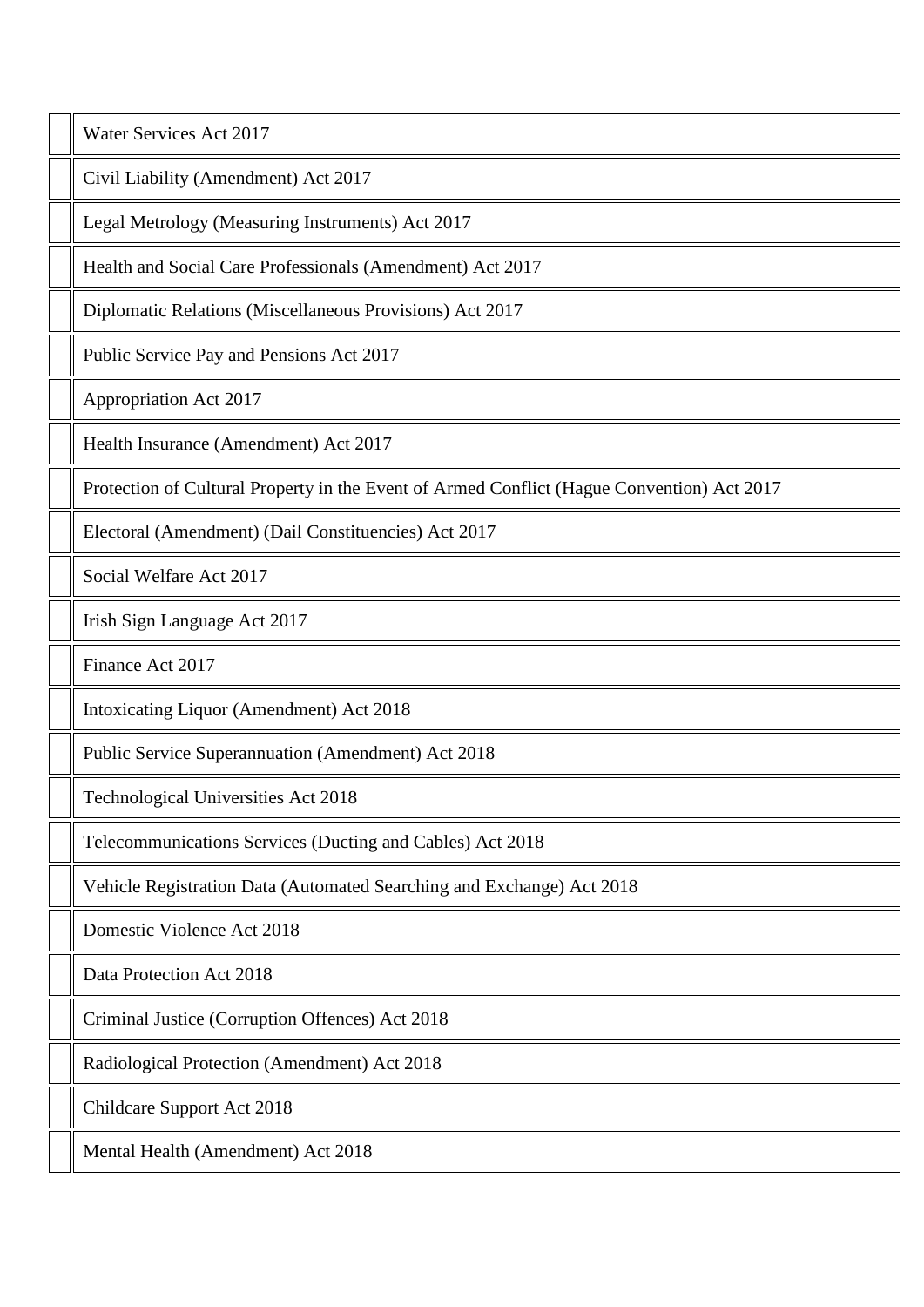National Archives (Amendment) Act 2018

Health (General Practitioner Service) Act 2018

Education (Admission to Schools) Act 2018

Heritage Act 2018

Planning and Development (Amendment) Act 2018

Intoxicating Liquor (Breweries and Distilleries) Act 2018

Industrial Development (Amendment) Act 2018

Road Traffic (Amendment) Act 2018

Children and Family Relationships (Amendment) Act 2018

Insurance (Amendment) Act 2018

Companies (Statutory Audits) Act 2018

Thirty-Sixth Amendment of the Constitution Act 2018

Mental Health (Renewal Orders) Act 2018

Public Health (Alcohol) Act 2018

Markets in Financial Instruments Act 2018

Criminal Justice (Money Laundering & Terrorist Financing) (Amendment) Act 2018

Children's Health Act 2018

Thirty-Seventh Amendment of the Constitution (Repeal of offence of publication or utterance of blasphemous matter) Act 2018

Home Building Finance Ireland Act 2018

Fossil Fuel Divestment Act 2018

Finance Act 2018

Appropriation Act 2018

European Investment Fund Agreement Act 2018

Health (Regulation of Termination of Pregnancy) Act 2018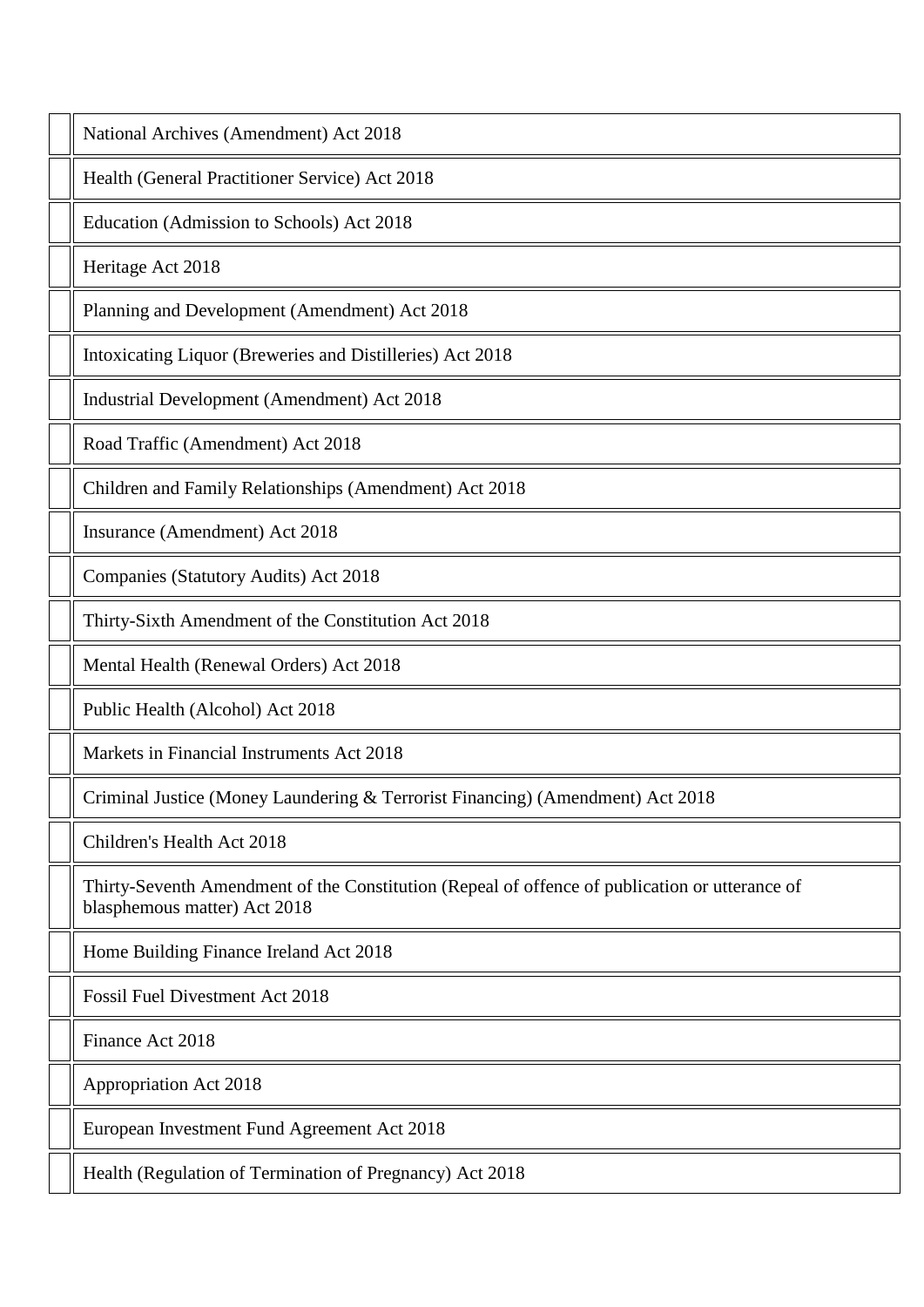Consumer Protection (Regulation of Credit Servicing Firms) Act 2018

Health Insurance (Amendment) Act 2018

Irish Film Board (Amendment) Act 2018

Social Welfare, Pensions and Civil Registration Act 2018

Employment (Miscellaneous Provisions) Act 2018

Finance (African Development (Bank and Fund) and Miscellaneous Provisions Act 2018

Public Service Superannuation (Age of Retirement) Act 2018

Central Bank (National Claims Information Database) Act 2018

Houses of the Oireachtas Commission (Amendment) Act 2018

Local Government Act 2019

Hallmarking (Amendment) Act 2019

Personal Injuries Assessment Board (Amendment) Act 2019

Criminal Law (Sexual Offences) (Amendment) Act 2019

Data Sharing and Governance Act 2019

Criminal Law (Extraterritorial Jurisdiction) Act 2019

European Parliament Elections (Amendment) Act 2019

Withdrawal of the United Kingdom from the European Union (Consequential Provisions) Act 2019

Sea Fisheries (Amendment) Bill GONE FOR SIGNATURE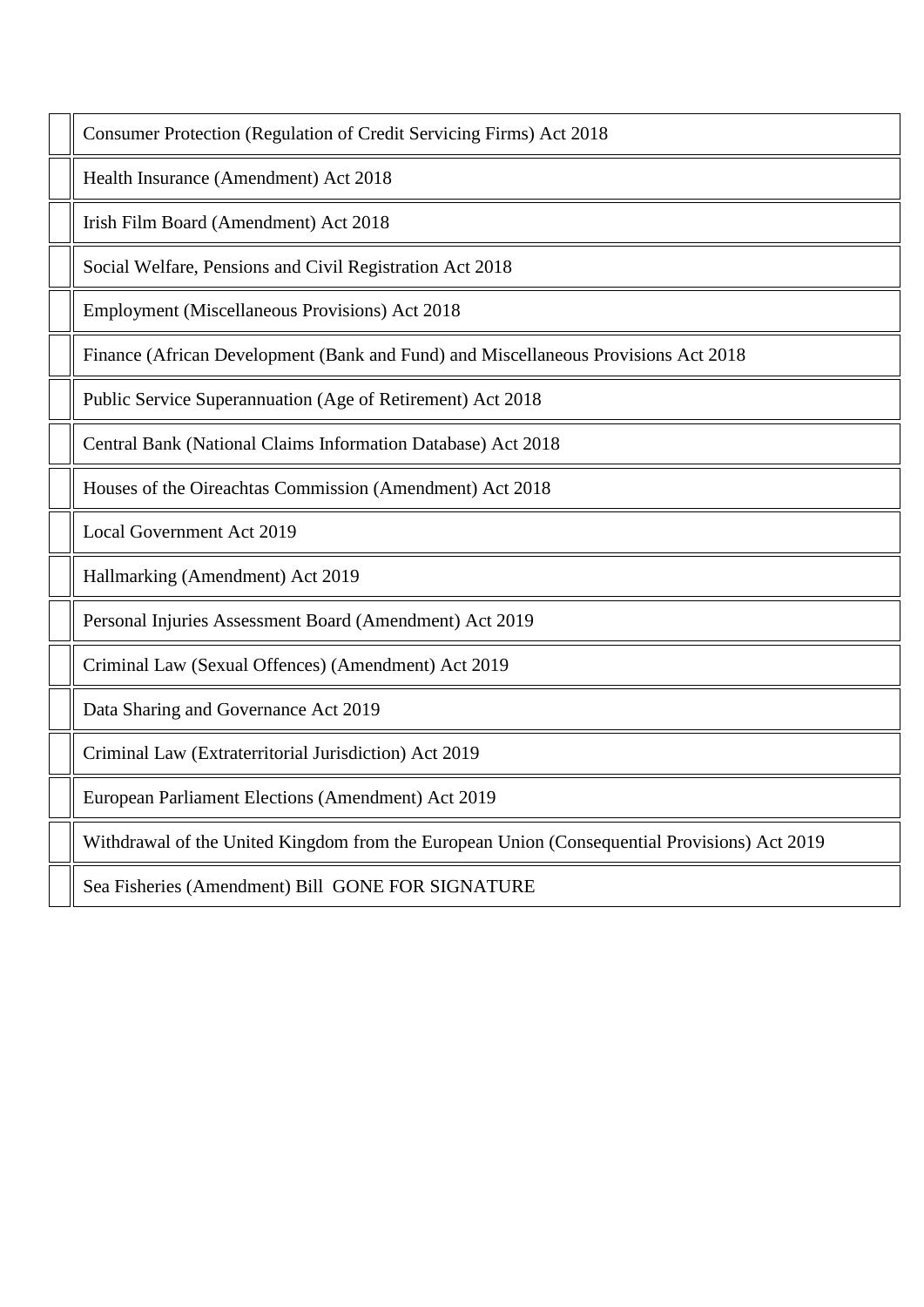# **Bills Published since Government came to Office on 6 May, 2016**

# **115 Bills in total**

**\_\_\_\_\_\_\_\_\_\_\_\_\_\_\_\_\_\_\_\_\_\_\_\_\_\_\_\_\_\_\_\_\_\_\_\_\_\_\_\_\_\_\_\_\_\_\_\_\_\_\_\_\_\_\_\_\_\_\_\_\_\_\_\_\_\_\_\_\_\_\_\_\_\_\_**

Adoption (Amendment) Bill 2016

Water Services (Amendment) Bill 2016

Paternity Leave and Benefit Bill 2016

Misuse of Drugs (Amendment) Bill 2016 [Seanad]

Proceeds of Crime (Amendment) Bill 2016 [Seanad]

Commission of Investigation (Irish Bank Resolution Corporation) Bill 2016

Education (Admission to Schools) Bill 2016

Electoral (Amendment) (No. 2) Bill 2016

Health (Amendment) Bill 2016 [Seanad]

Protection of Cultural Property in the Event of Armed Conflict (Hague Convention) Bill 2016 [Seanad]

Criminal Justice (Suspended Sentences of Imprisonment) 2016 [Seanad]

Wildlife (Amendment) Bill 2016

Companies (Accounting) Bill 2016

Finance Bill 2016

Courts Bill 2016

Knowledge Development Box (Certification of Inventions) Bill 2016 [Seanad]

Social Welfare Bill 2016

Planning and Development (Housing) and Residential Tenancies Bill 2016 [Seanad]

Health Insurance (Amendment) Bill 2016

Adoption (Information and Tracing) Bill 2016 [Seanad]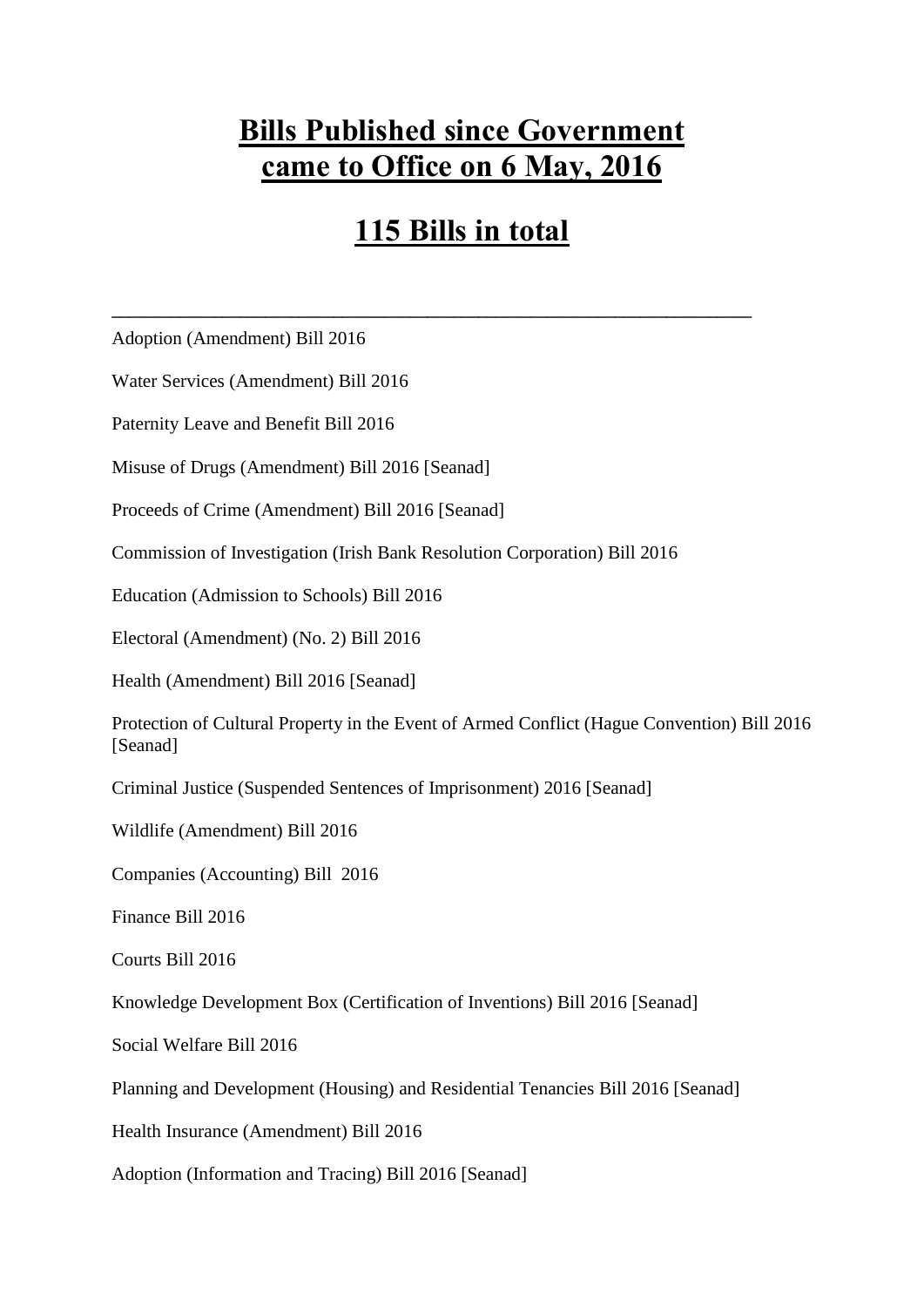Bail (Amendment) Bill 2016 Appropriation Bill 2016 Hallmarking (Amendment) Bill 2016 Communications Regulation (Postal Services) (Amendment) Bill 2016 Disability (Miscellaneous Provisions) Bill Courts (No. 2) Bill 2016 Criminal Justice (Victims of Crime) Bill 2016 Civil Liability (Amendment) Bill 2017 Domestic Violence Bill 2017 [Seanad] Misuse of Drugs (Supervised Injecting Facilities) Bill 2017 Sea Fisheries (Amendment) Bill 2017 [Seanad] Mediation Bill 2017 Health (Amendment) Bill 2017 Diplomatic Relations (Miscellaneous Provisions) Bill 2017 Inland Fisheries (Amendment) Bill 2017 Companies (Amendment) Bill 2017 [Seanad] Financial Services and Pensions Ombudsman Bill 2017 Asian Infrastructure Investment Bank Bill 2017 Judicial Appointments Commission Bill 2017 Judicial Council Bill 2017 [Sseanad] Health and Social Care Professionals (Amendment) Bill 2017 Independent Reporting Commission Bill 2017 Rugby World Cup (2023) Bill 2017 Legal Metrology (Measuring Instruments) Bill 2017 Planning and Development (Amendment) (No. 2) Bill 2017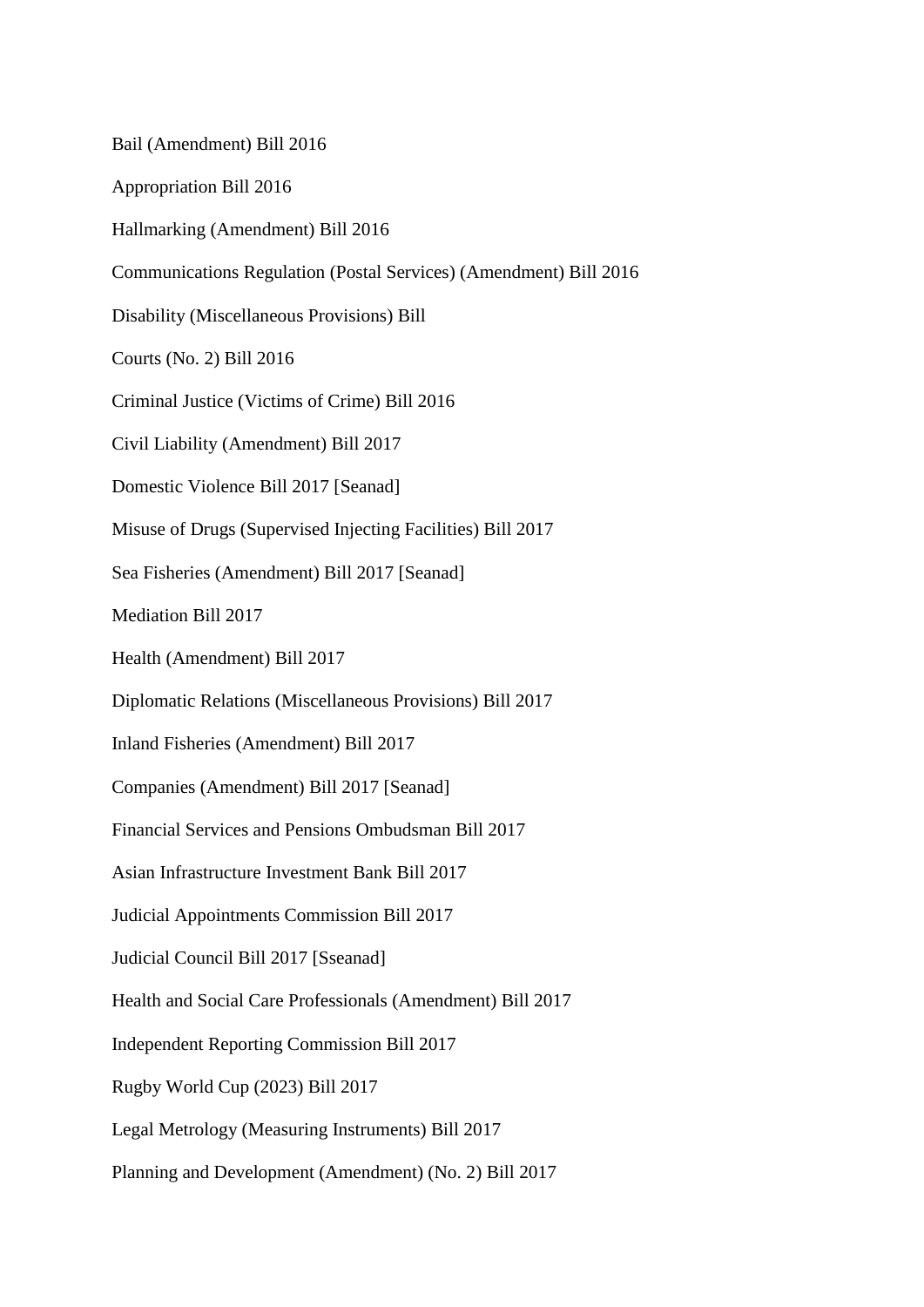Social Welfare, Pensions and Civil Registration Bill 2017 Ministers and Secretaries (Amendment) Bill 2017 Road Traffic (Amendment) Bill 2017 National Archives (Amendment) Bill 2017 Water Services Bill 2017 Finance Bill 2017 Criminal Justice (Corruption Offences) Bill 2017 Companies (Statutory Audits) Bill 2017 Public Service Pay and Pensions Bill 2017 Social Welfare Bill 2017 Health Insurance (Amendment) Bill 2017 [Seanad] Electoral (Amendment) Dáil Constituencies) Bill 2017 [Employment \(Miscellaneous Provisions\) Bill 2017](http://www.oireachtas.ie/viewdoc.asp?DocID=37328&&CatID=59)  Appropriation Bill 2017 Childcare Support Bill 2017 Industrial Development (Amendment) Bill 2018 Vehicle Registration Data (Automated Searching and Exchange) Bill 2018 [Seanad] Data Protection Bill 2018 [Seanad] Telecommunications Services (Ducting and Cables) Bill 2018 [Seanad] Public Service Superannuation (Amendment) Bill 2018 Radiological Protection (Amendment) Bill 2018 Thirty Sixth Amendment of the Constitution Bill 2018 Copyright and Other Intellectual Property Law Provisions Bill 2018 Markets in Financial Instruments Bill 2018 Criminal Justice (Money Laundering & Terrorist Financing) (Amendment) Bill 2018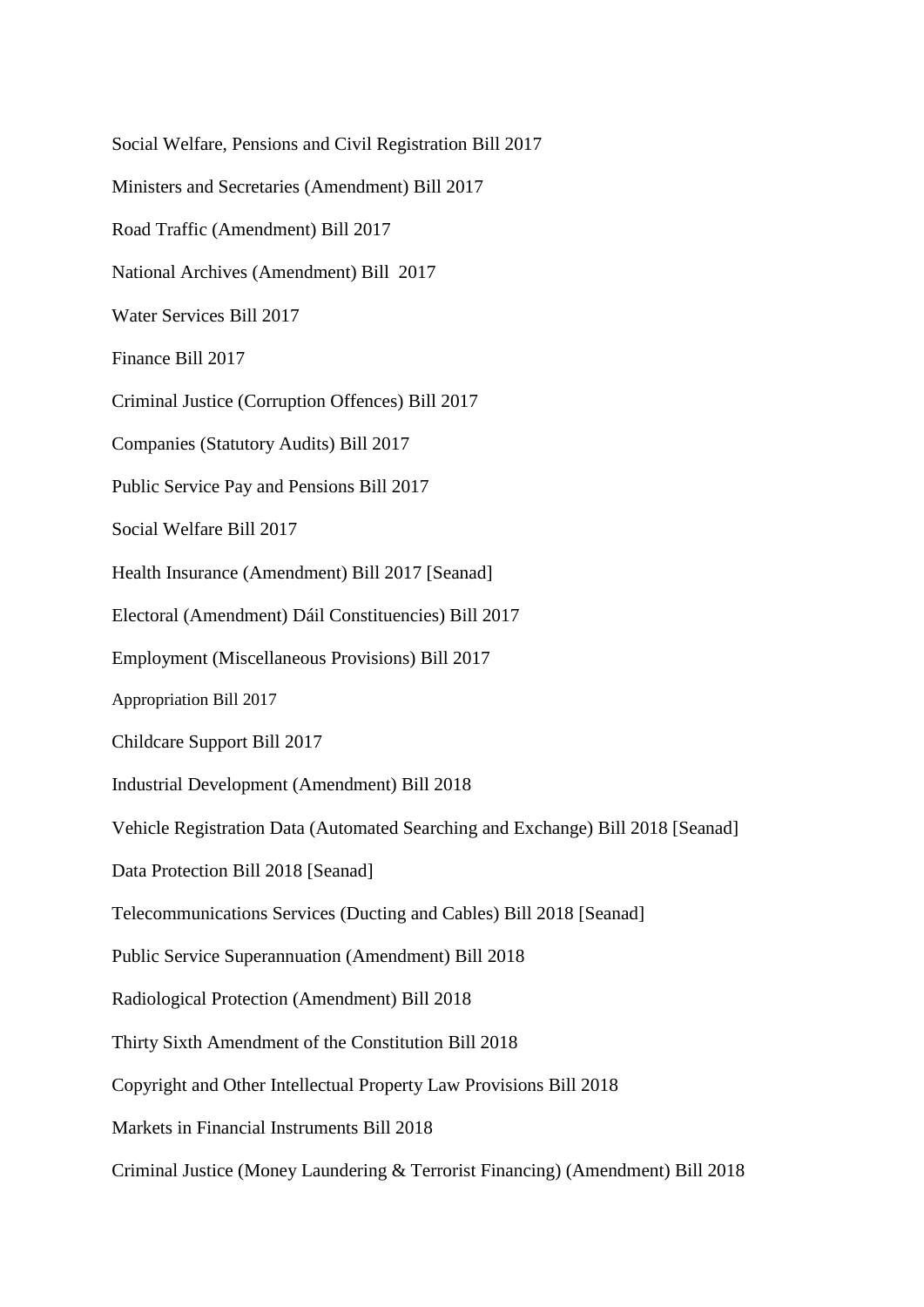Data Sharing and Governance Bill 2018 [Seanad]

Home Building Finance Ireland Bill 2018

Insurance (Amendment) Bill 2018

Health (General Practitioner Service) Bill 2018 [Seanad]

Public Service Superannuation (Age of Retirement) Bill 2018 [Seanad]

Children and Family Relationships (Amendment) Bill 2018

Central Bank (National Claims Information Database) Bill 2018

Children's Health Bill 2018 [Seanad]

Thirty-seventh Amendment of the Constitution (Repeal of offence of publication or utterance of blasphemous matter) Bill 2018

Industrial Relations (Amendment) Bill 2018

Health Service Executive (Governance) Bill 2018 [Seanad]

Local Government Bill 2018

Criminal Justice (Mutual Recognition of Probation Judgments and Decisions) Bill 2018

Criminal Law (Sexual Offences) (Amendment) Bill 2018

Coroners (Amendment) Bill 2018

Qualifications and Quality Assurance (Education and Training) (Amendment) Bill 2018

Local Government (Rates) Bill 2018

Personal Injuries Assessment Board (Amendment) (No. 2) Bill 2018

Mental Health (Renewal Orders) Bill 2018 [Seanad]

African Development (Bank and Fund) Bill 2018

Health (Regulation of Termination of Pregnancy) Bill 2018

Health and Social Care Professionals (Amendment) Bill 2018 [Seanad]

Greyhound Racing Bill 2018 [Seanad]

Finance Bill 2018